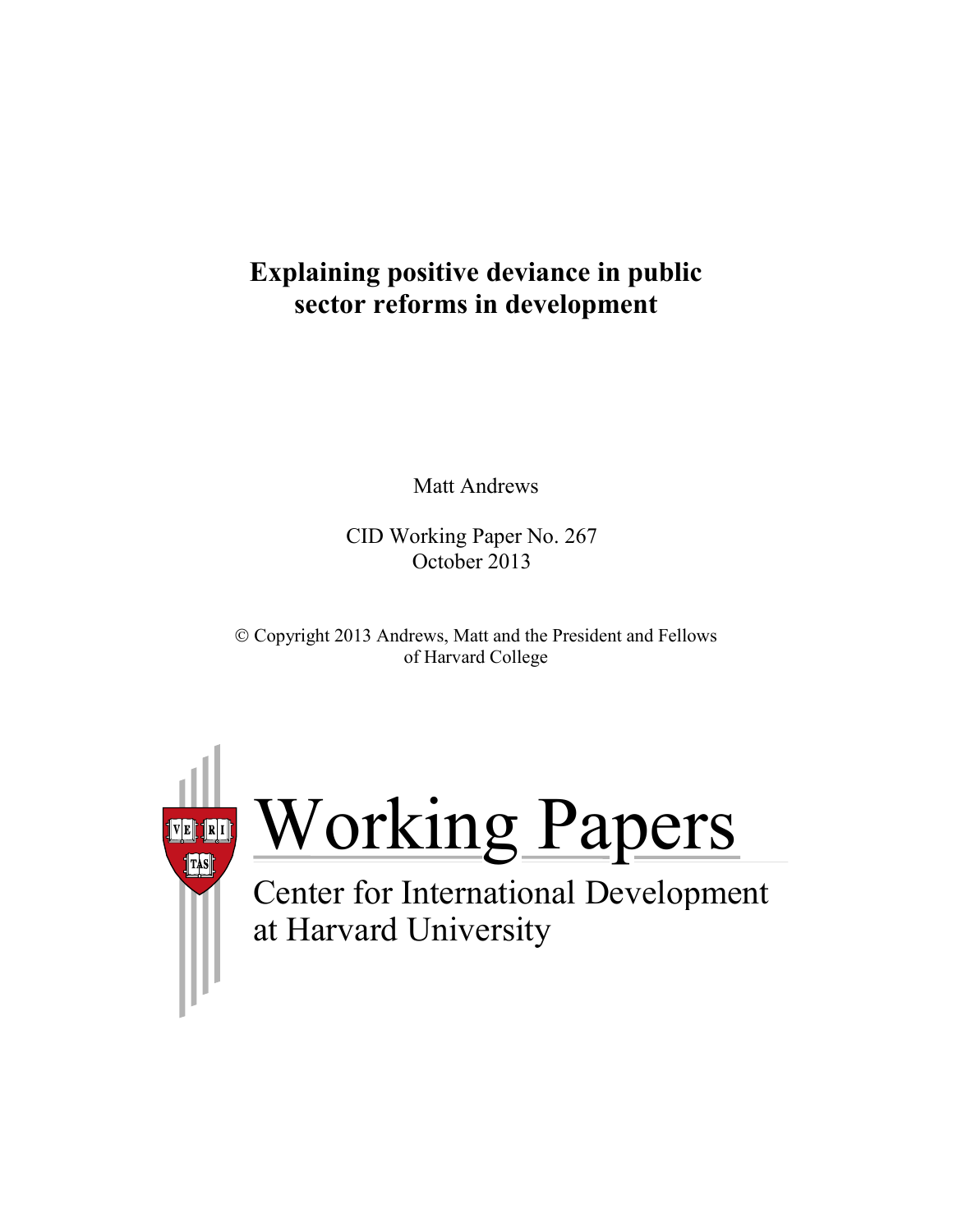## **Explaining positive deviance in public sector reforms in development**

Matt Andrews Harvard Kennedy School 416 Rubenstein, 79 JFK Street Cambridge, MA, 02138, USA Matt andrews@hks.harvard.edu

#### **Abstract**

Public sector reforms are commonplace in developing countries. Much of the literature about these reforms reflects on their failures. This paper asks about the successes and investigates which of two competing theories best explain why some reforms exhibit such positive deviance. These theories are called 'solution and leader driven change' (SLDC) and 'problem driven iterative adaptation' (PDIA). They are used to analyze data emerging from a case survey involving thirty cases from Princeton University's Innovations for Successful Society (ISS) program. The bulk of evidence from this study supports a PDIA explanation, but there is reason to believe that SLDC hypotheses also have value. It seems that PDIA and SLDC are two viable paths through which positive deviance can emerge; although PDIA seems to provide the wider path for more positive deviance.

*Keywords:* development, leadership, reform, growth, governance, innovation, case survey *JEL classification:* H11; O10; O19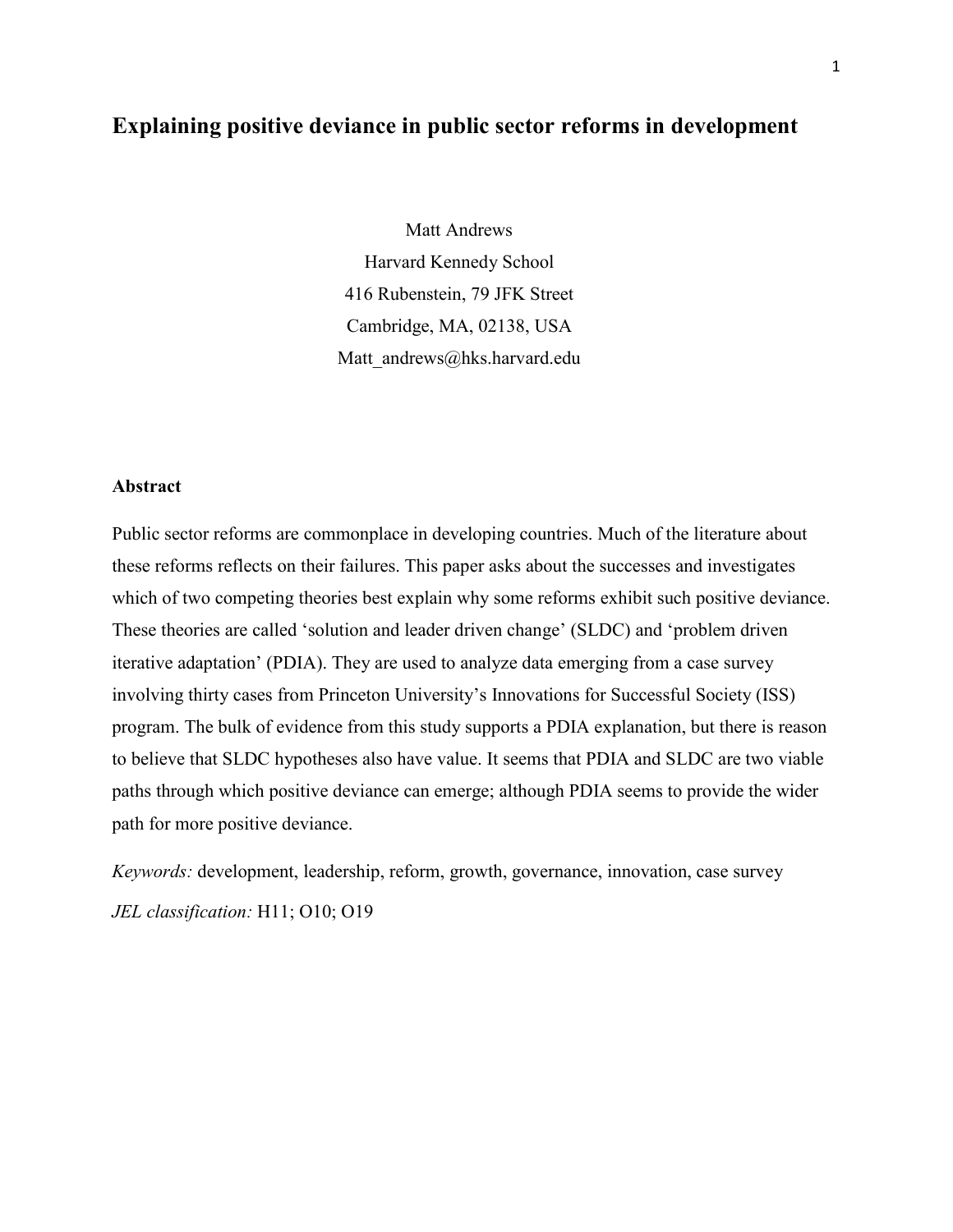#### **Introduction**

Public sector reforms are commonplace in developing countries. Much of the literature about these reforms reflects on the failures (or limited successes) of the interventions, and continued weaknesses of governments after reform interventions are complete (Pritchett, Andrews and Woolcock 2013). This paper asks about the successes; instances where reforms have led to more effective solutions to public sector problems than is normal. One might call such successes the 'positive deviants' of public sector reform. Building on the positive deviance approach to understanding and facilitating change, the paper aims to explain the strategies that are associated with these abnormally successful interventions (Pascale, Sternin and Sternin 2010). The goal is not to provide a final test of any one theory of effective reform, but rather to offer a systematic, evidence-based analysis that helps to better construct such theory.

The first part of the paper discusses past experience with reforms and the fact that successes (instances where reforms lead to more functional governments that solve problems) are the exception, not the norm. It refers to such exceptions as 'positive deviants' and explains the underlying rationale behind the positive deviance approach. This gist of this approach holds that understanding the strategies leading to positive deviance can help inform more general success. Building on past work (Andrews, Pritchett and Woolcock 2013; Bond and Hulme 1999), the discussion then proposes competing theories to explain why some reforms are positive deviants. These theories are called 'solution and leader driven change' (SLDC) and 'problem driven iterative adaptation' (PDIA) (Andrews 2013a, 2013b):

- SLDC proposes that abnormal success results when reforms are introduced through a disciplined, formal project process: solutions are fully identified up-front and are the focus of change; the reform is fully planned out at the start and implemented as planned; a champion drives the process; and a pure-form best practice solution is produced.
- PDIA suggests that abnormal success results when reforms are introduced through an iterative process more reflective of 'muddling through': change is motivated by a problem, not a solution; the reform content emerges through a process of experimentation and trial and error; with multiple agents playing different leadership roles; producing a mixed-form hybrid that is fitted to the peculiar context.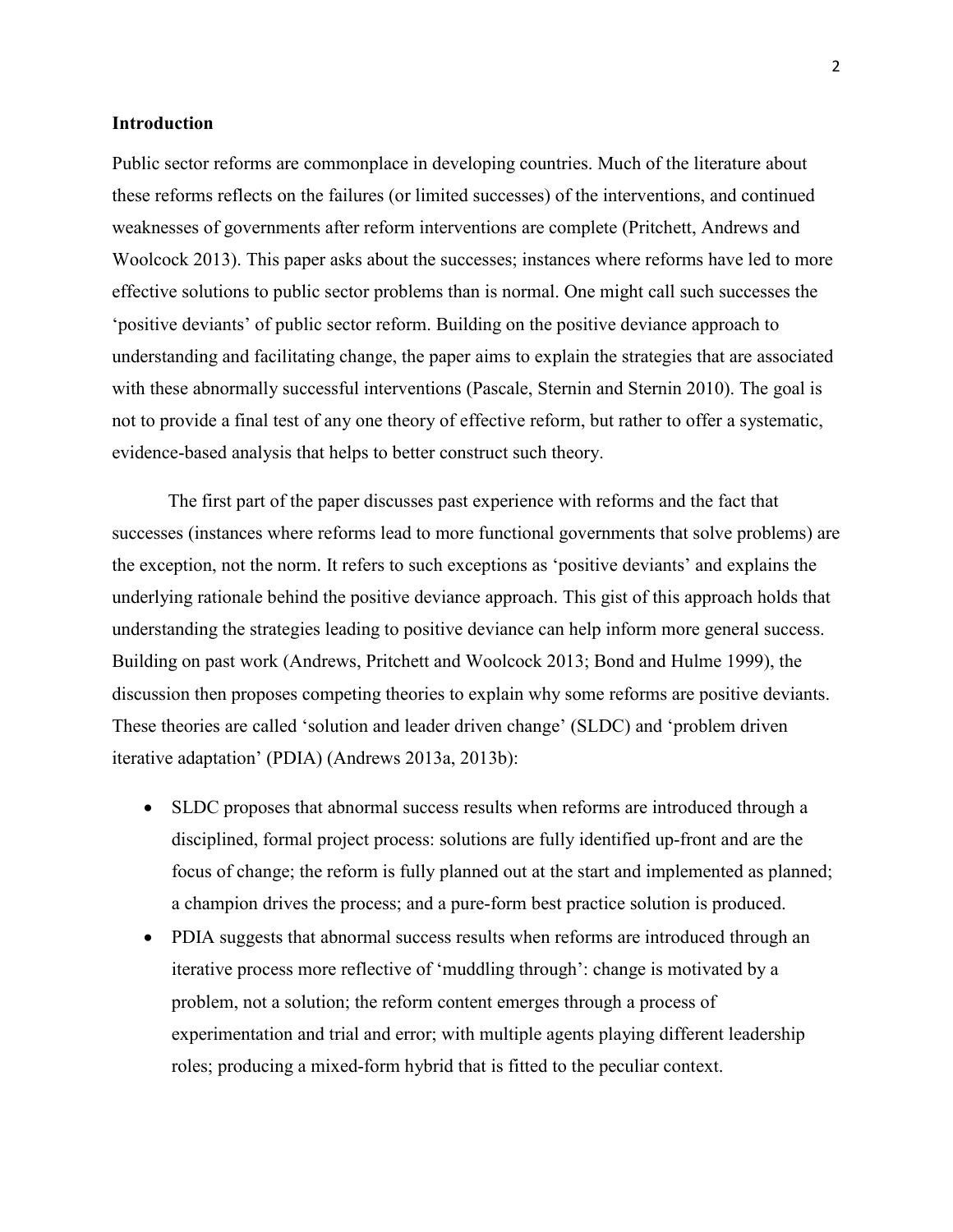The second section reports on an empirical study intended to shed light on which theory (or parts of the two theories) best explains positive deviance in public sector reforms in development. The study employs a case survey method to synthesize evidence in thirty case studies published by Princeton University's Innovations in Successful Societies (ISS) program. The research method and case sample are introduced and the survey results are discussed. The discussion shows that the bulk of evidence supports a PDIA explanation, but there is reason to believe that SLDC hypotheses also have value. It seems that PDIA and SLDC are two viable paths through which positive deviance can emerge, but PDIA is a far wider path that accommodates and fosters positive deviance more readily. The conclusion identifies some limits of this study, but also suggests how the approach taken in this paper can be built upon to promote a better understanding and theory of why some reforms succeed when most fail—and even to inform reform strategies in future.

#### **Learning from positive deviance in public sector reform in development**

Public sector reform has emerged as a staple of development. Such reform is typically introduced through projects supported by development agencies. These agencies have seen a steadily increasing portfolio of projects since the 1970s. For example, total lending volumes for such interventions in the World Bank grew from an average annual inflation-adjusted total of \$1.8 billion during the 1990s to \$2.7 billion in the 2000s (World Bank 2012, 2). Growth in the number of World Bank projects with public sector reform content has been significant (going from 469 in the 1980s to 3,235 in the 2000s (Andrews 2013a; Moloney 2009)). Similar patterns show that these reforms dominate project portfolios in other development organizations as well. Public sector reforms are embedded in over half of the operations carried out by Britain's Department for International Development between  $2004$  and  $2010$  $2010$  $2010$ .<sup>1</sup> They are also evident in

<span id="page-3-0"></span><sup>&</sup>lt;sup>1</sup> Spending on governance accounted for about twenty percent of the Department for International Development's (DFID) activities, whilst more than twenty percent of the spending focused on economic reforms that tended to involve interventions at the interface of the public and private sectors. Beyond this, DFID documents note that institutional reforms are common in sectoral engagements (like water supply and sanitation, health and education). Department for International Development (2011).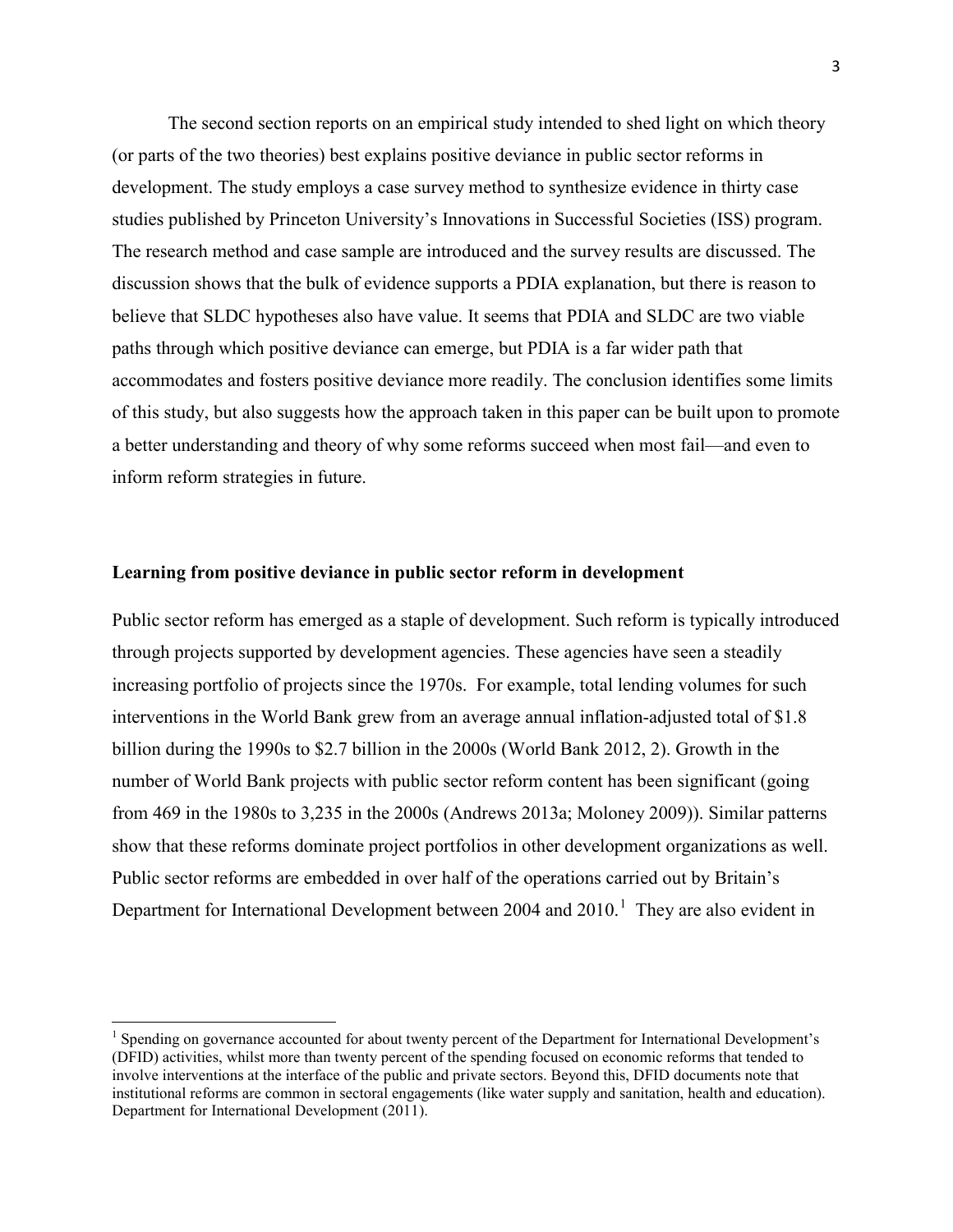over half of the Asian and African Development Banks' project portfolios in the late [2](#page-4-0)000s,<sup>2</sup> having comprised less than ten percent of interventions prior to the 1990s.<sup>[3](#page-4-1)</sup>

The pervasive nature of these reforms is further evidenced in the variety of affected countries. World Bank projects supporting these reforms can be identified in over 140 countries (Andrews 2013a). Similar coverage is provided by agencies like the United States Agency for International Development (USAID) and other bilateral entities, the International Monetary Fund (IMF), and regional development banks. Countries promote reform agendas apart from these external influences too, which further clutters the public sector change discourse.

#### *A 'norm' of failure (or limited success)*

Mounting evidence shows that these reforms commonly produce poor results—either failing to achieve objectives at all or generating changes in forms (like laws and systems) but not having a positive impact on practice or leading to the resolution of governance problems. Using measures from the World Bank Country Policy and Institutional Assessment (CPIA) indicators, for instance, a 2008 World Bank evaluation showed that many countries failed to improve aspects of government quality even after reform projects were completed. The proportion of countries seeing post reform *declines* or *stagnation* on these measures ranged from 40 to 60 percent: for example, 58 percent of the countries went backwards on indicators of 'quality of public administration' (World Bank 2008, 38, 46).

The best performing area in the 2008 evaluation was public financial management, where about 60 percent of countries *improved* their scores. Unfortunately, very few of these improving countries achieved levels on the indicators that suggest they are actually establishing functional systems (Andrews 2011; Andrews 2013a; de Renzio, Andrews and Mills 2010).<sup>[4](#page-4-2)</sup> This means that many of the countries have produced better laws and processes through reforms, but they still commonly struggle with implementing and using the new laws and processes. As a result, problems fester: money still flows slowly after reforms in most countries, actual spending does not reflect plans or budgets, leakage is high, and resources fail to produce results.

<span id="page-4-1"></span>

<span id="page-4-0"></span><sup>&</sup>lt;sup>2</sup> Asian Development Bank (2009; 2011); African Development Bank (2012).<br><sup>3</sup> Governance operations in the African Development Bank between 1967 and 2006 accounted for 15 percent of all loans. Most took place after the mi

<span id="page-4-2"></span><sup>&</sup>lt;sup>4</sup> The CPIA guidelines note that a score of 4.5 reflects functionality in the system. Scores below this level indicate that countries are establishing processes and systems but that these are still not fully functional. Fewer than 20 percent of countries break through this score barrier, however, even after decades of reform (Andrews 2013a).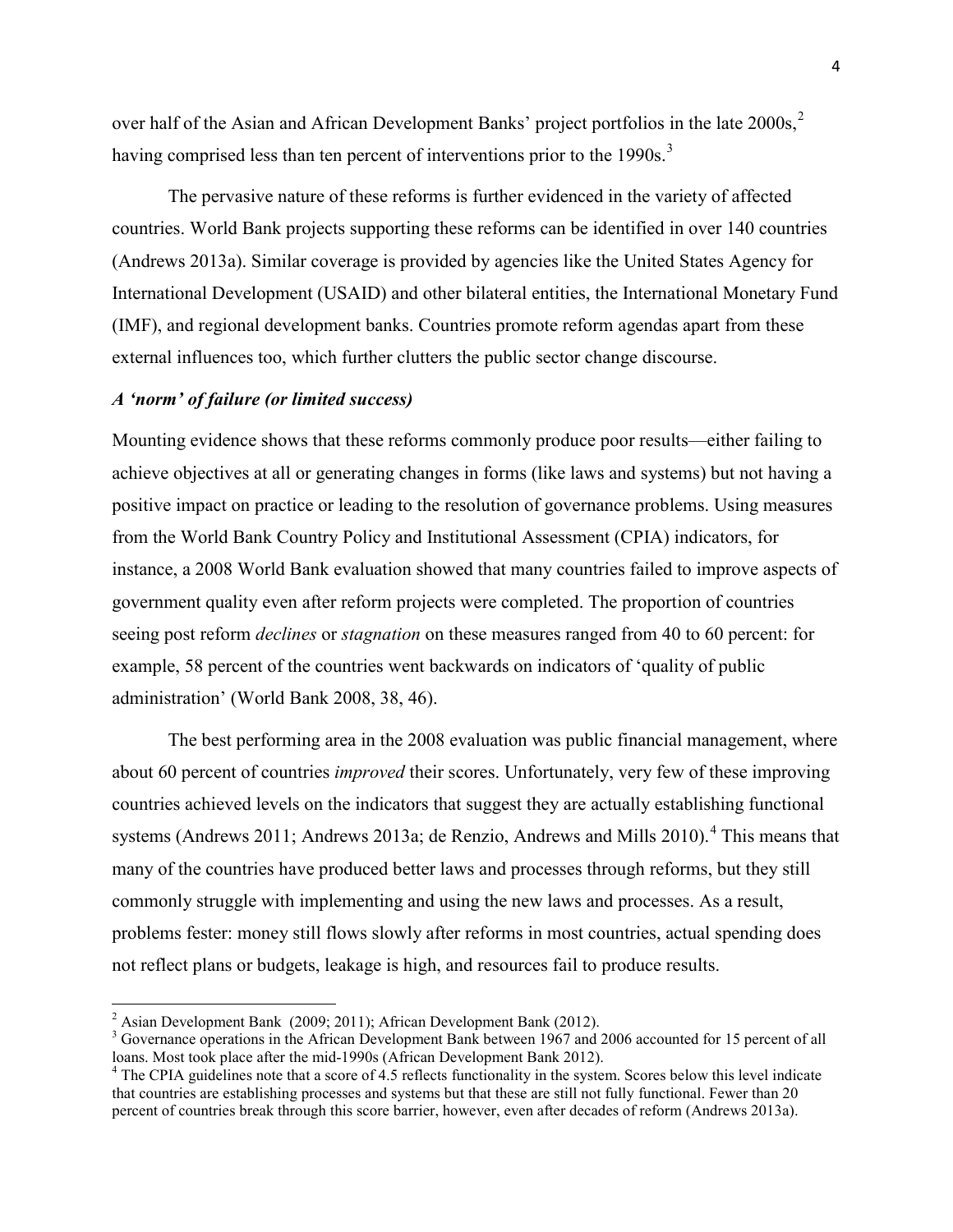The data used to make these assessments are always open to challenge, but a variety of other studies show similar things. For instance, a 2011 study found even more disappointment (World Bank 2011, 68-76). Fewer than forty percent of the eighty countries receiving World Bank support for public sector reform between 2007 and 2009 registered improved CPIA governance scores in that period. A quarter of these countries actually saw such scores decline, while more than a third stayed the same. The quality of public administration was higher after reforms in only thirteen percent of reforming countries, dropping in about the same sized group. Andrews (2013a) shows that the same observations can be made using multiple data sources, and that these observations resonate with stories emerging from case study analysis (and case survey work). These case-based studies indicate that there are mixed and disappointing results in a range of other institutional reform areas, including privatization (Boubakri, Cosset, and Guedhami 2009), deregulation (Busenitz, Gomez, and Spencer 2000), public financial management (Andrews 2010; de Renzio, Andrews, and Mills 2010), health system modernization (World Bank 2009), and financial liberalization (Karikari 2010; Obstfeld 2009). The studies illustrate, for instance, that many countries do not have more efficient service delivery or better trade volumes or more stable financial sectors after they privatize industries, introduce new trade regulations and liberalize financial systems. The emerging story across such studies is loud and clear and is even accepted by donor organizations (World Bank 2012): *in most cases public sector reforms do not lead to more functional governments.*

## *The existence of positive deviants*

However, research also points to the existence of more successful reform experiences that do lead to more functional governments. In these instances, reforms facilitate the establishment of governments that solve problems and achieve the kind of functionality needed to produce public value; new public financial management systems actually foster better resource use, administrative reforms foster better service delivery, trade reforms generate higher volumes of trade, and so forth. These experiences could be called positive outliers; given that they produce results that are better than the norm. 'Positive deviance' is another term that describes such experiences. The term has been used in various literatures but entered the development domain because of the work of Pascale, Sternin, and Sternin (2010).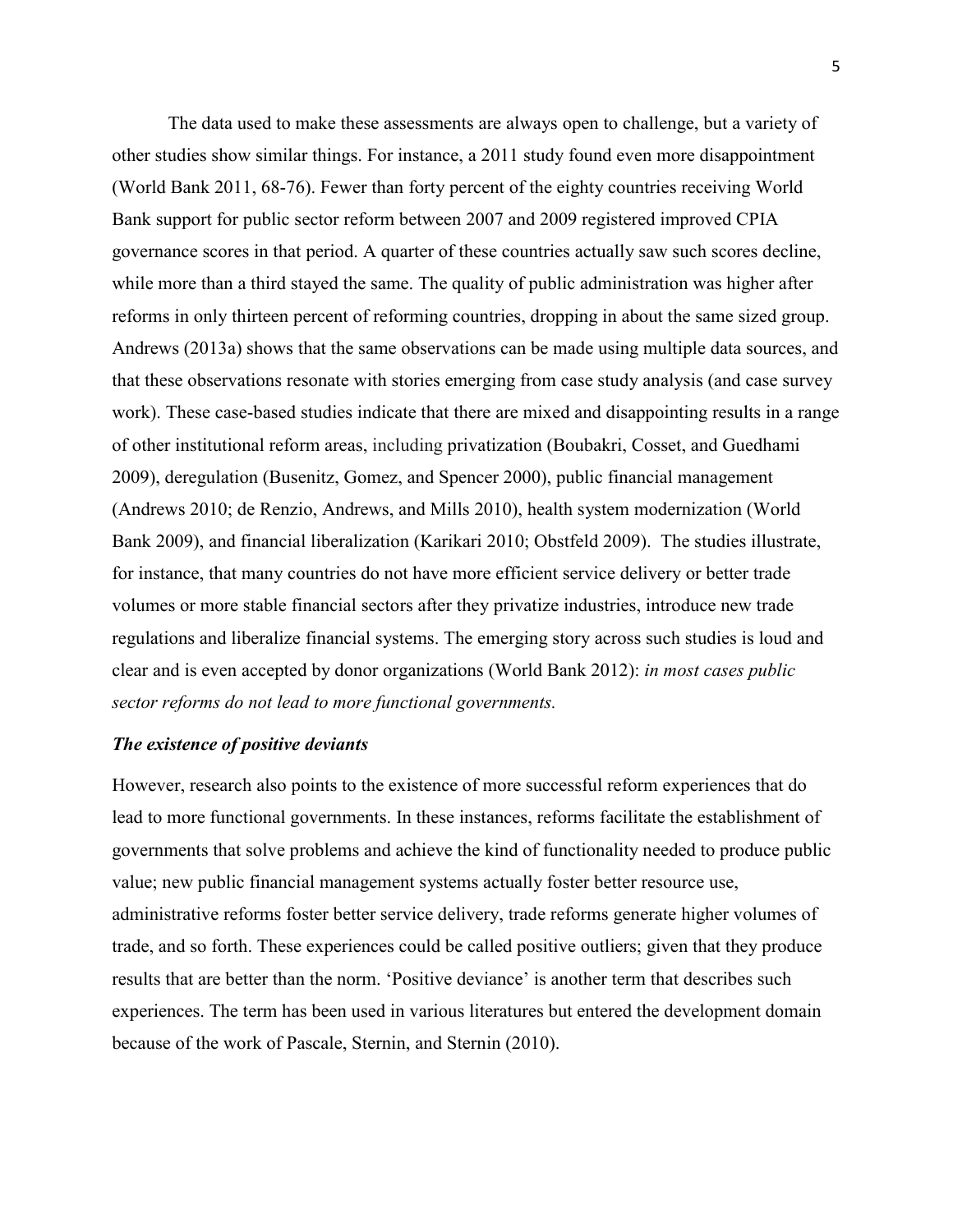These authors argue that positive deviance is observable in every community or field, where some agents find better solutions to problems than their peers even though they have similar resources as their peers and face similar challenges and obstacles. Given such belief, the positive deviance approach has emerged as a way of identifying workable solutions to development's toughest problems. It emphasizes the importance of learning from the positive deviants within the contexts where failure is more normal; and focuses especially on learning about the strategies adopted to find and fit effective solutions.

The importance of this kind of learning cannot be overstated in the international development domain. This importance is reflected in a number of studies that have tried to promote such learning in the past decades. Many of these studies try to explain 'pockets of productivity' or 'islands of excellence' in government organizations in developing countries (Leonard 2010). These include studies like Grindle and Thomas (1991), Leonard (1991), Schneider (1991), Grindle (1997), Tendler (1997), Uphoff, Esman and Krishna (1998), Heredia and Schneider (2002), Grindle (2004), Joshi and Moore (2004), Owosu (2006), Bebbington and McCourt (2007), and Roll (forthcoming). These studies actually investigate different manifestations of what is being called positive deviance in this paper (Leonard 2010). Some focus on oddly successful organizations, others on successful policy interventions, and yet others on successful reforms themselves. In most cases the successes one sees emerged from some or other change process, however, so it is appropriate in all cases to ask how such change (or reform) came about and was consolidated to foster more effective government (where Leonard sees success as the improvement in state capability to sustainably generate public goods).

Recent publications have built on this vibrant (but relatively small) set of studies. For instance, Andrews (2013a) uses a blend of case study and survey methods to identify the strategies common to more successful institutional reforms in a variety of arenas. Similarly, the recent World Bank evaluation of public sector reform (World Bank 2008) looks at project successes across public sector reform types and countries to glean lessons about 'what works and why'. In the same vein, Rodrik (2003) develops narratives of the few (but impressive) high growth experiences in the past fifty years. The 2008 Spence Growth Commission also tried to identify commonalities in the strategies that led to high growth in countries like South Korea, Singapore and Turkey (Brady and Spence 2010). All of these studies implicitly support the view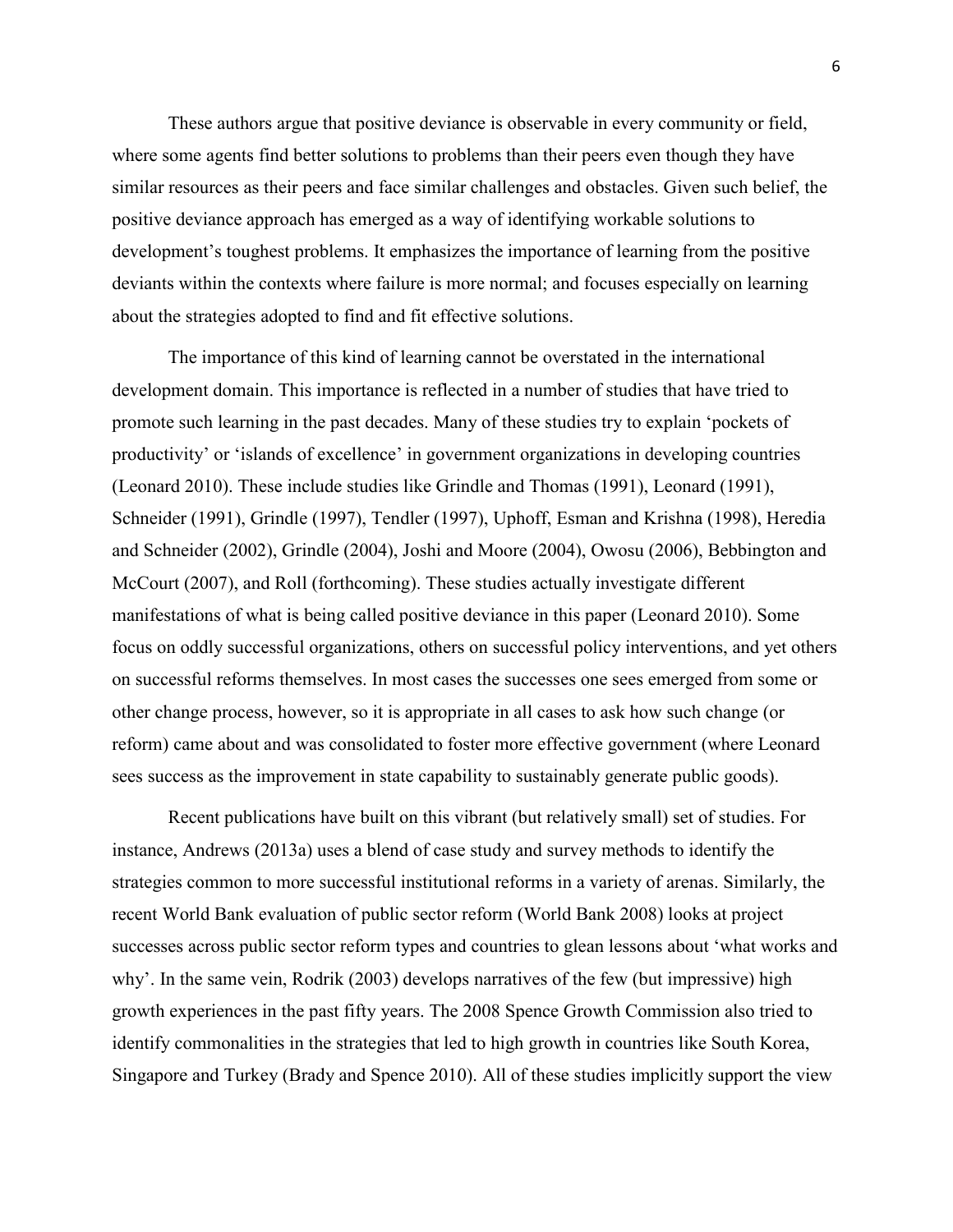that positive deviants exist in the field of development (and reform) and that studying such deviants can foster a better understanding of development and change.

## *Explaining positive deviance: Competing theories of 'successful' public sector reform*

This is not to say that the studies have converged on simple explanations or even on the same explanations for positive deviance in reforms. In fact, there are many different perspectives on why some public sector reforms seem to be more successful than others (and why some public organizations produce more public value after reforms than others). To illustrate this, Leonard (2010) summarizes the literature on 'pockets of productivity' to show what he calls "five implicit meta-hypotheses." These relate to context, organizational leadership and structure, process, and the nature of the task being undertaken. Leonard breaks the meta-hypotheses down into over 50 stand-alone hypotheses that reflect how hard it is to tell any uncomplicated and coherent story.

In the interests of providing just such a story, however, the current paper pulls together a selection of hypotheses about the process of reform to generate competing theories of 'successful' public sector reform. The hypotheses emerge particularly from the recent World Bank and Growth Commission reports (World Bank 2008; Brady and Spence 2010) and the work of Andrews and others (Andrews, Pritchett and Woolcock 2013; Andrews 2013a; Pritchett, Woolcock and Andrews 2013) and earlier studies on the topic of 'process' theory (Bond and Hulme 1999). The hypotheses are responses to basic questions: What motivates reform? How do reforms get implemented? Who leads the process? What do the 'new' government and governance structures look like? A first theory combining such answers is called solution and leader driven change (SLDC) and a second is called problem driven iterative adaptation (PDIA). In many ways these approaches are like the 'blueprint' and 'process' approaches proposed by earlier work (Bond and Hulme 1999).

SLDC proposes that abnormal success results from reforms that are introduced through a disciplined, formal project process: solutions are fully identified up-front and are the focus of change; the reform is fully planned out at the start and implemented as planned; a champion drives the process; and a pure-form best practice solution is produced.

• The emphasis on clearly identified solutions as a motivation for change reflects the Growth Commission view that successful reform requires an initial decision to choose the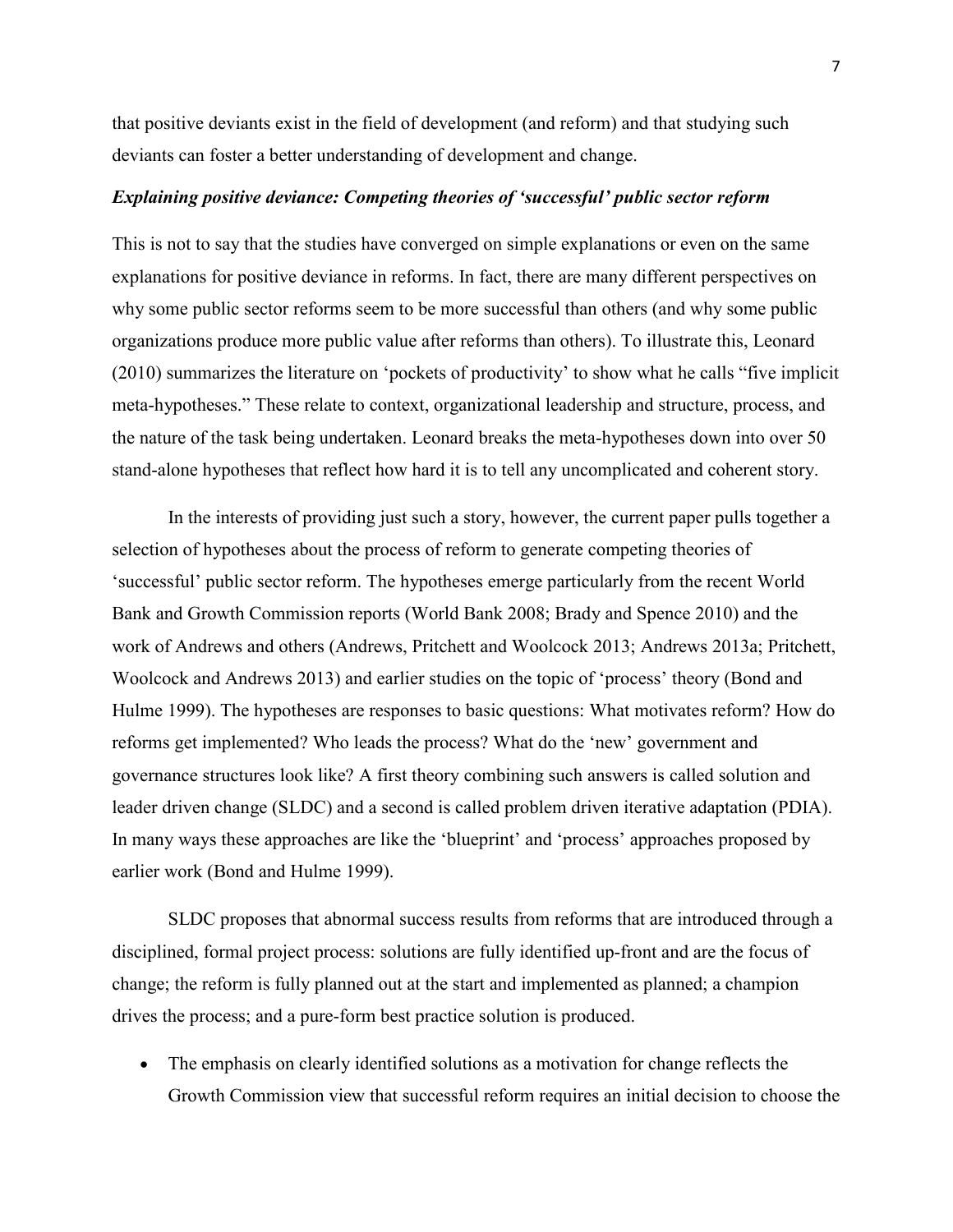"correct model" (Brady and Spence 2010, 6). 'Solutions' are provided across the development spectrum (often in indicator sets<sup>[5](#page-8-0)</sup>) and are argued to guide and motivate reforms (inspiring change because there is a 'solution' to adopt and a promise of gains). Such thinking yields a simple hypothesis and expectation of what one would observe at the start of a reform process: H1. Successful reform is motivated by the promise of a solution. *One expects reform solutions to be fully identified at the more successful reform's start and that reforms will be motivated by such solution, and focused on implementing the solution.*

- The focus on pre-planning and implementing reforms as planned reflects the idea that thorough project specification fosters project success. This idea is implicit in the way organizations like the World Bank stress project preparation and highly detailed ex ante programming. The 2008 World Bank public sector reform evaluation states that this kind of pre-planning only works if the project is actually implemented according to plan, however, and suggests that more successful reforms have this characteristic (World Bank 2008). This view is echoed in the Growth Commission's observations that growthenhancing reform requires having clear objectives and an authorizing environment in which such objectives can be systematically implemented.<sup>[6](#page-8-1)</sup> These observations and views yield the following hypothesis: H2. Successful reforms will be implemented according to a specified plan of action. *One would expect to find that the reform content of these successful reforms is fully planned out at the start of the change process, and that the reforms are implemented as planned.*
- It is commonly held that this kind of reform is successful when driven by high-level individuals in positions of authority and influence. The perspective is reflected in the general emphasis on reform 'champions' in organizations like the World Bank (World Bank 2008). It is also explicit in the Growth Commission's work, which notes that such leaders are central in most of the instances where governments have fostered high levels of growth over sustained periods. According to the commission, such individuals facilitate these achievements when they make decisions that introduce the right policies

<span id="page-8-0"></span>5 <sup>5</sup>These inform countries about the 'right' policies needed to foster business activity, or manage public finances, or tackle corruption, and beyond.

<span id="page-8-1"></span><sup>6</sup> Brady and Spence (2010) note, for instance, that plans were vital in driving development processes in Singapore and South Korea. These plans are argued to have provided both a direction for reform and acted as a disciplining factor in the implementation process. Leaders could assess progress according to plan, for instance, and accountability for action was clear.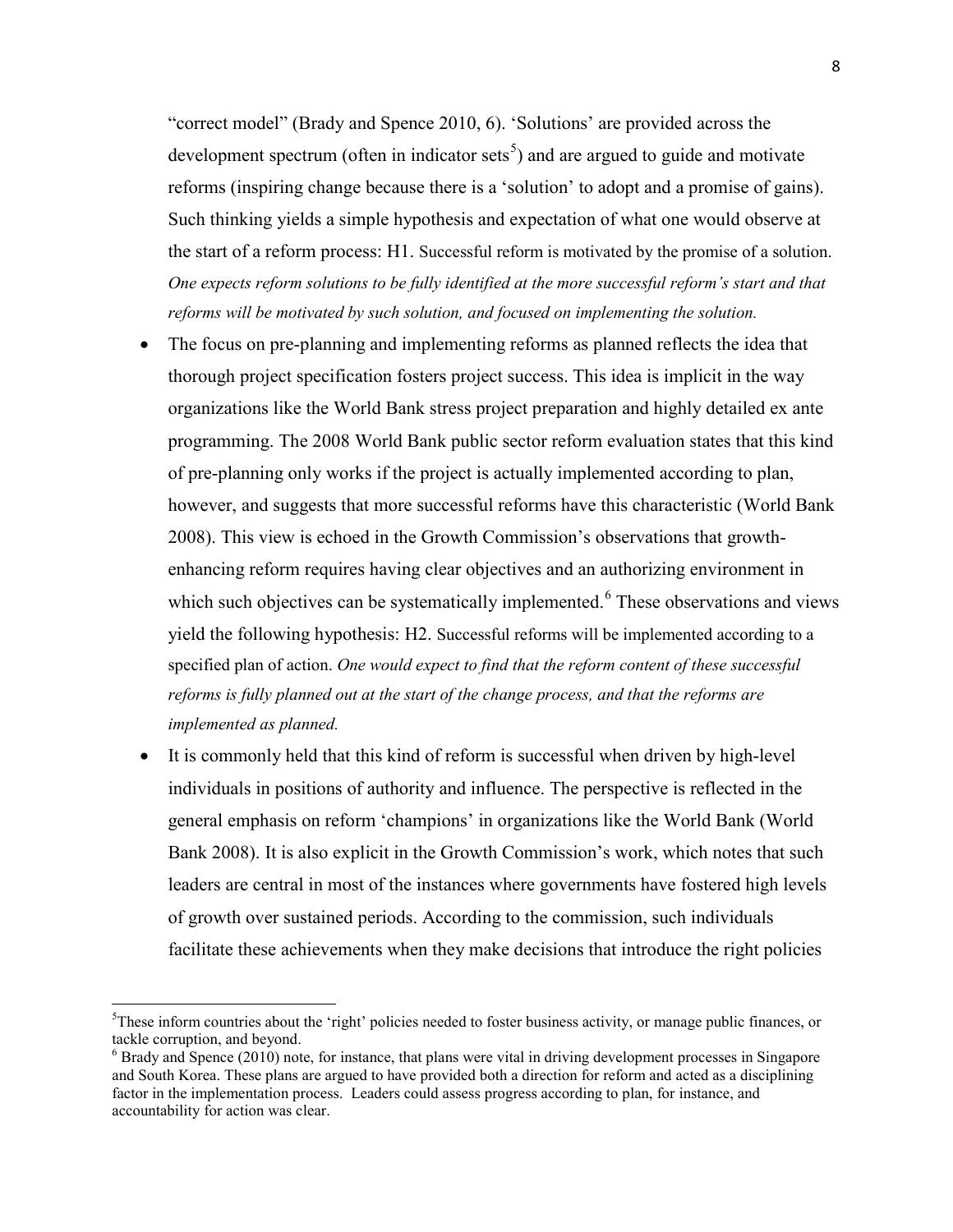and then ensure that the policies get implemented.<sup>[7](#page-9-0)</sup> The hypothesis emerging from such thought is simple: H3. Successful reform is led by a champion; some high-level individual with authority. *As a result, one would expect to find a single individual in a high-level position identified consistently as the 'leader' of the more successful reform.*

• Given a belief in 'correct' models in many parts of development (as echoed in Brady and Spence (2010)) one hypothesis is that that positive deviants are reformers that actually manage to adopt the best practice solutions they focus on replicating. This line of argument is implicit in the way development organizations routinely evaluate reform progress as compliance with 'good' or 'best' practice scripts. The implied argument is that adopting such scripts will lead to functionality and success, which frames a basic hypothesis: H4. Successful reforms produce the 'right' best practice solutions commonly argued as necessary to foster good governance. *One expects to find that final successful reform products will resemble pure-form best practice solutions identified at the start of reform.*

These four arguments are combined in the first column of Table 1, which suggests what a solution and leader driven change (SLDC) theory looks like. It is a simplified theory that may even be criticized as a straw man representation of the implicit logic behind structured project interventions. This is arguably not an accurate perspective, however, as others refer to similar constructs. Bond and Hulme (1999, 1340), for instance, speak of the 'blueprint' approach which is described as follows: "Prescribed steps lead through the stages of the project cycle; experts design and control activities; detailed planning at the beginning specifies objectives, targets, outputs, resources, and schedules; local institutions are bypassed if they have inadequate capacity and the job of management is to implement as closely as possible to plan."

The four SLDC hypotheses are thus argued to represent established and entrenched views on what makes for effective reform in development (and reflect actual behaviors in the development community—especially where such is dominated by reductionist economists, engineers or infrastructure experts who believe in the value of rational and disciplined process and the idea that there are 'answers' to development's problems). These four hypotheses are contrasted with ideas proposed to combine into an alternative theory explaining positive deviance in reform—problem driven iterative adaptation (PDIA).

<span id="page-9-0"></span> $<sup>7</sup>$  Brady and Spence (2010, 7).</sup>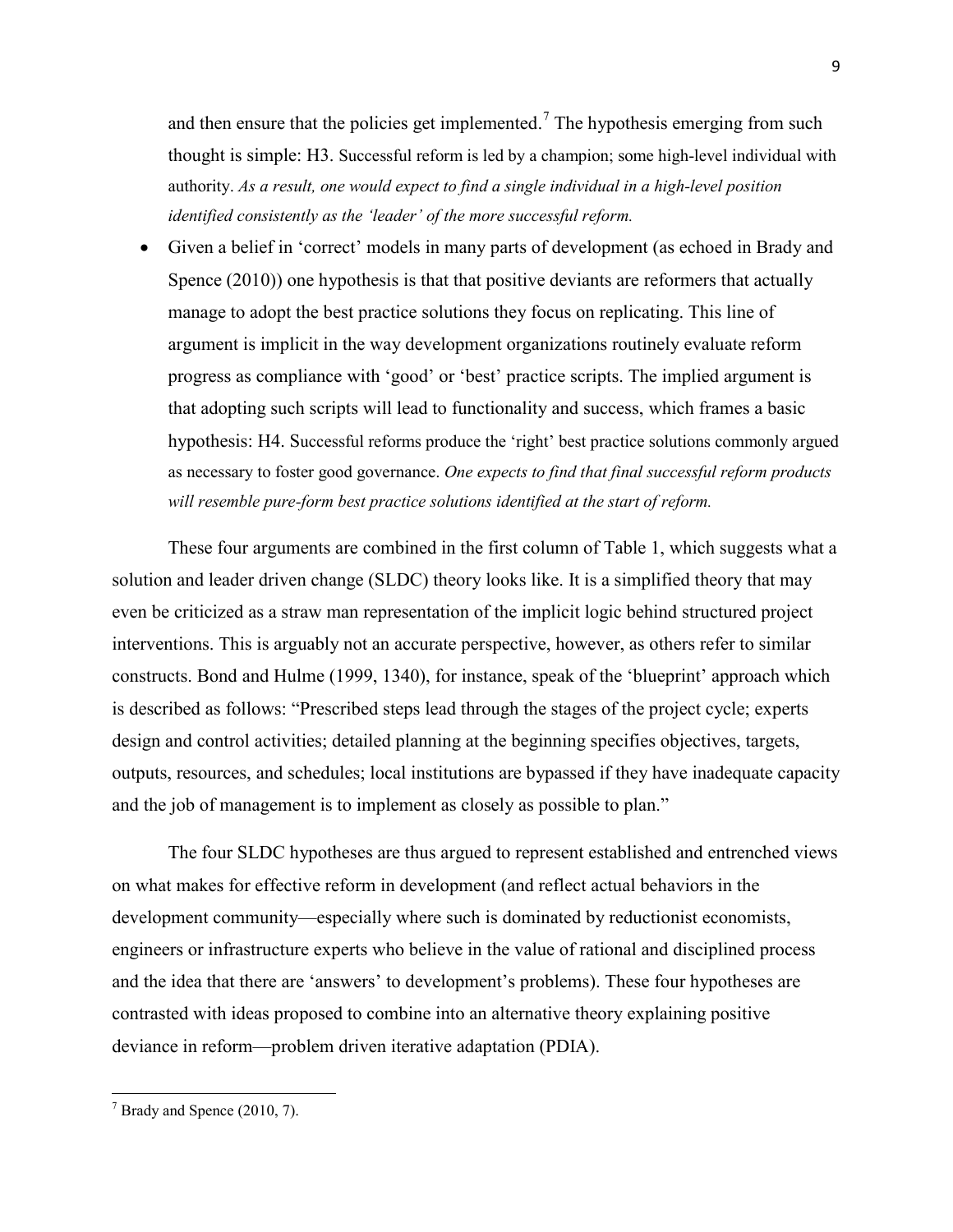| <b>Key Question</b> | Solution and leader driven change         | Problem driven iterative adaptation (PDIA)      |  |  |  |
|---------------------|-------------------------------------------|-------------------------------------------------|--|--|--|
|                     | (SLDC)                                    |                                                 |  |  |  |
| A. What             | H1. Successful reform is motivated by     | H5. Successful reform is motivated by a         |  |  |  |
| motivates           | the promise of a solution.                | problem (performance deficiency).               |  |  |  |
| reform?             | One expects reform solutions to be        | One expects that a problem will be clearly      |  |  |  |
|                     | fully identified at the reform's start    | identified at the start of reform, promoting    |  |  |  |
|                     | and that reforms will focus on            | an appetite for change and a process of         |  |  |  |
|                     | implementing solutions.                   | change.                                         |  |  |  |
| B How do            | H2. Successful reform is implemented      | H6. Successful reform emerges through a         |  |  |  |
| reforms get         | according to a specified plan of action.  | process of experimentation as agents find       |  |  |  |
| implemented?        | One expects to find that reform           | and fit content to context.                     |  |  |  |
|                     | content is fully planned out at the start | One expects to find reform content emerging     |  |  |  |
|                     | of the change process, and is             | through a process of experimentation and        |  |  |  |
|                     | implemented as planned.                   | trial and error.                                |  |  |  |
| C. Who leads        | H3. Successful reform is led by a         | H7. Successful reform is led by a group of      |  |  |  |
| the reform          | champion; some high-level individual      | agents who provide various functions            |  |  |  |
| process?            | with authority.                           | required to make reform work.                   |  |  |  |
|                     | One expects to find a single individual   | One expects to find multiple individuals        |  |  |  |
|                     | in a high-level position identified       | identified as playing key functional roles in   |  |  |  |
|                     | consistently as 'leader' of the reform.   | the reform process.                             |  |  |  |
| D. What do the      | H4. Successful reforms produce the        | H8. Successful reforms produce hybrid           |  |  |  |
| 'new'               | 'right' best practice solutions           | solutions that blend ideas from inside and      |  |  |  |
| government/         | commonly argued as necessary to           | outside the context; all fitted to the context. |  |  |  |
| governance          | foster good governance.                   | One expects to find that final reform           |  |  |  |
| structures look     | One expects final reform products to      | products are mixed-form products of many        |  |  |  |
| like?               | resemble pure-form best practice          | influences; including best practices and        |  |  |  |
|                     | solutions identified at reform's start.   | internal ideas.                                 |  |  |  |

Table 1. Eight hypotheses, and two theories, to explain positive deviance in public sector reforms

PDIA suggests that abnormal success results when reforms are introduced through an iterative process more reflective of 'muddling through' (Lindblom 1959). As a theory, it relates to many other studies and arguments (as discussed in Andrews, Pritchett and Woolcock, 2013) and the participatory work of Chambers (1997), Korten (1980) and Uphoff (1990) as well as the managerial work of authors like Rondinelli (1993). Given such roots, PDIA proposes that successful change is usually motivated by a problem, not a solution; the reform content emerges through a process of experimentation and trial and error; with multiple agents playing different leadership roles; producing a mixed-form hybrid that is fitted to the peculiar context.

• The first argument is that institutional reforms are more successful when motivated by problems that local people care about. The idea is that problems create an urgency needed to foster change, an awareness of potential loss that outweighs the expected loss associated with change and reform (Cameron 1986; Seo and Creed 2002; Vis and van Kersbergen 2007). A problem focus also points to the weaknesses of extant structures,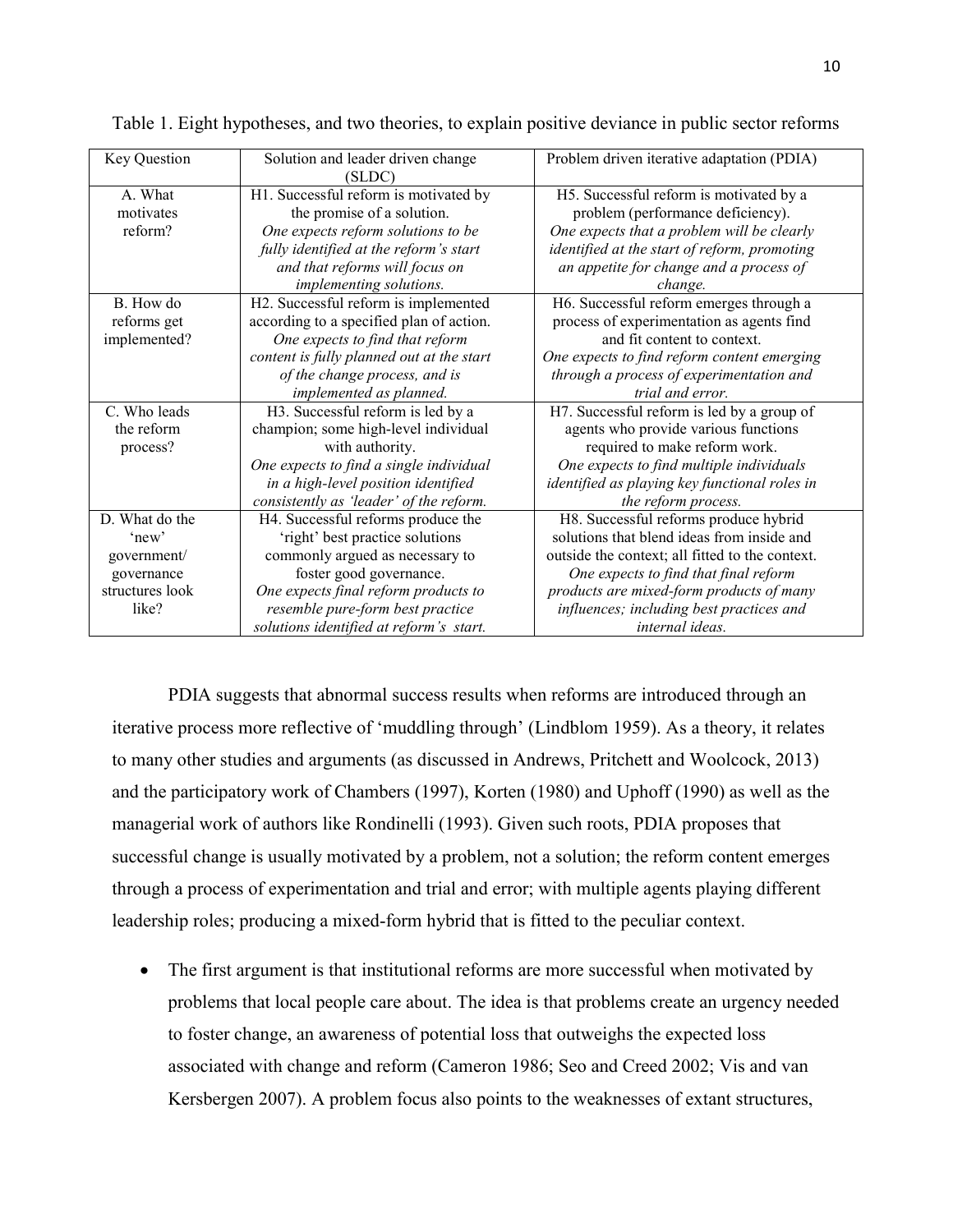guiding reformers in how to de-institutionalize such (Greenwood, Suddaby and Hinings 2002). A problem focus further motivates a search for viable alternatives to replace faulty incumbents; contextualizing the search to ensure that 'solutions' fit contextual realities. Such thinking yields a hypothesis and expectation of what one would observe at the start of a more successful reform process: H5. Successful reform is motivated by a problem (or performance deficiency). *One expects that a problem will be clearly identified at the start of reform, promoting an appetite for change and a problem driven process of change.*

- The approach also emphasizes 'purposive muddling' in the reform process (Andrews 2013a). This proposes that reforms are incremental, emerging via multiple steps through which reformers learn about what works and why, build capacities to introduce new mechanisms, and achieve short-term results to grow support for change (McCay 2002). This 'finding and fitting' involves a localized focus on problems and contextual realities, such that reform choices address matters that are politically relevant and viable given capacities and constraints (Rose 2003). Solutions are expected to emerge through processes of discussion, translation, and experimentation (Dorado 2005; Garud and Karnøe 2003; Ostrom 2008). This perspective yields the hypothesis: H6. Successful reform emerges through a process of experimentation as agents find and fit content to context. *One expects to find reform content emerging through a process of experimentation and trial and error.*
- A third piece of this perspective is that institutional reform requires the engagement of a broad set of agents (Andrews 2008; Andrews, McConnell and Wescott 2010). Individual champions are not enough, and even small groups of centrally located actors are insufficient. Multiple functions are needed to foster an awareness of the need for change, introduce new ideas to drive reform, motivate and authorize adjustment, and more (Hackman and Walton 1986). These functions typically come from different agents at different positions in reform networks (Greenwood and Suddaby 2006). Given this, reforms are likely to emerge and diffuse successfully only where diverse sets of players are mobilized, including elites, peripheral agents, and distributed implementers. The hypothesis emerging from such thought is simple: H7. Successful reform is led by a group of agents who provide various functions required to make reform work. *One expects to find multiple individuals identified as playing key functional roles in the reform process.*
- This approach emphasizes finding and fitting solutions to context, and notes that processes succeed when allowing solutions to emerge through a process of brioclage, as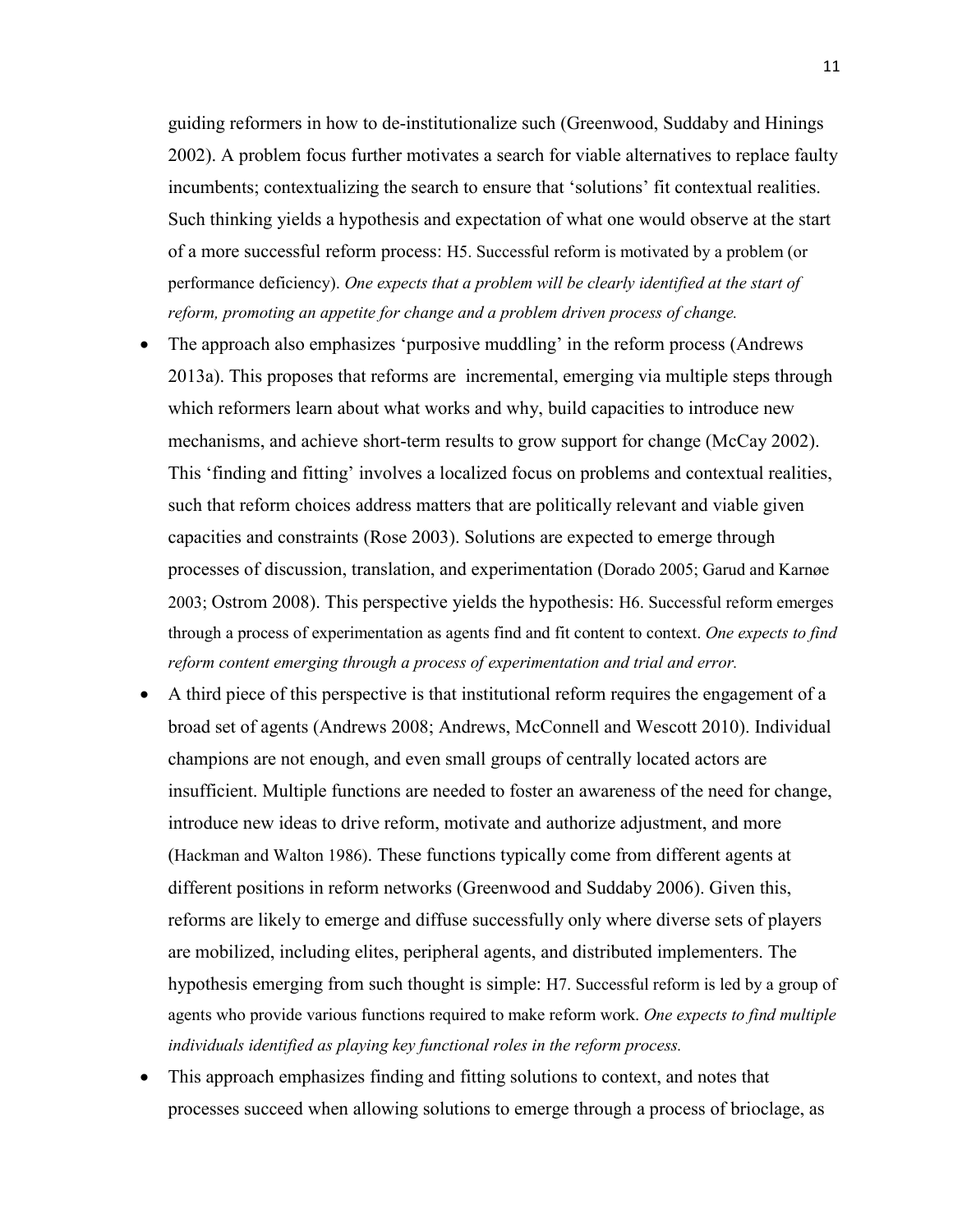hybrid blends of different attributes—with some external content and some internal content—rather than pure form replicas of any one idea (Dacin, Goodstein and Scott 2002; Ostrom 2008). Ostrom (2008, 47) summarizes such view; "There must be the generation of new alternatives, [and] selection among new and old combinations of attributes that are successful in a particular environment." The argument is that 'new alternative' hybrids will lead to functionality and success, which informs a basic hypothesis: H8. Successful reforms produce hybrid solutions that blend ideas from inside and outside the context and are fitted to the context. *One expects to find that final reform products are mixed-form products of many influences; including best practices and internal ideas.*

#### **Examining positive deviance: A case survey study**

The four PDIA hypotheses are organized into a single theory in Table 1, alongside the column showing the SLDC hypotheses. As presented, SLDC and PDIA are intended to provide competing explanations for how public sector reforms in development achieve success. In respect of this paper, the question is whether one of the two theories best explains the emergence of positive deviants—cases of abnormal success. It is difficult to test this, however, partly because the bulk of empirical evidence about public sector reforms in development—both failures and success—comes in the form of case studies. These studies provide detailed renditions of experiences in particular reform engagements. They do not allow easy generalized testing of theories, however, or even garnering of lessons across cases. The case survey method has emerged to fill such gap. It was devised as a means of generalizing from case studies using a closed–ended questionnaire (Lucas 1974; Yin and Heald 1975) to facilitate the analysis of "original qualitative case studies in a rigorous, highly structured … way" (Newig and Fritsch 2009, 5). The current section discusses an application of this method designed to foster a better understanding of positive deviance in public sector reform in development.

#### *Research method and sample*

The case survey method is a form of meta-analysis. It requires one to select a sample of relevant cases, develop a coding scheme to convert qualitative descriptions into quantified variables, code each case (using multiple coders), and then analyze the coded data (Bullock and Tubbs, 1987;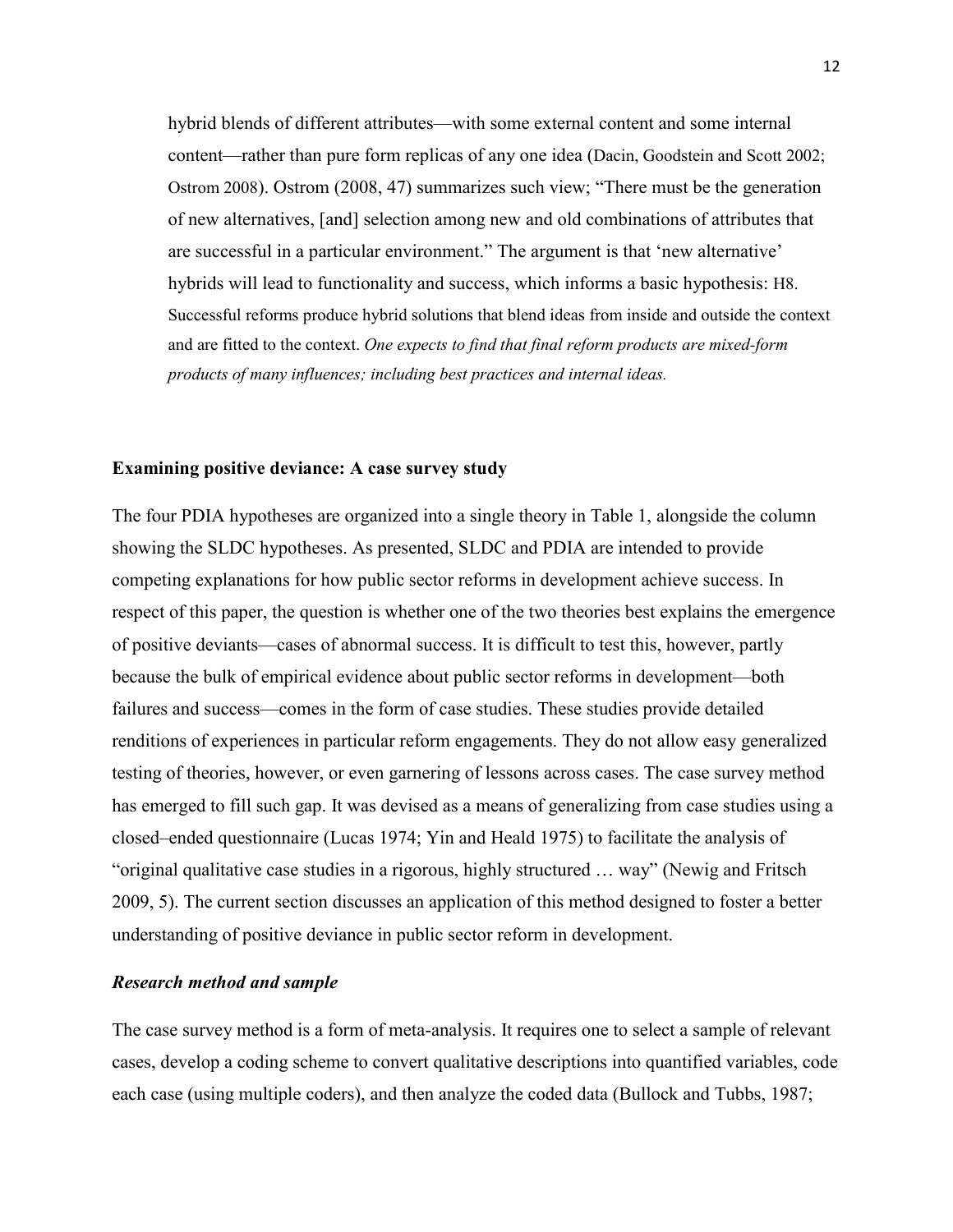Larsson, 1993; Larsson and Lubatkin, 2001). It has been used across the social sciences, including in the literature on public sector reform. Probably the most prominent application in this literature was by Wolf (1993), who conducted a case survey of bureaucratic effectiveness in US cabinet agencies. The study used coded data to test competing theories of effectiveness across various agencies, which is a similar approach to that taken in this paper.

The sample used in the current paper emerged from a purposive sampling process focused on selecting cases of public sector reform in developing nations that: (i) are considered abnormally successful (because they fostered functional improvements in the way governments work), (ii) have enough information to allow analysis, and (iii) cover a variety of public sector reform types. In this respect, thirty studies were selected from Princeton University's repository of Innovations for Successful Societies (ISS) cases. These cases were chosen by ISS staff because they come from countries "once considered fragile states" and have generated "sustained improvement in institutional performance and economic growth.<sup>[8](#page-13-0)</sup> Given such selection process, the ISS reforms were expected to be abnormally successful (given their contexts) in fostering functional improvements in public organizations. Forty cases were identified initially, after discussions with ISS staff (intended to ensure that all cases meant the criteria listed above). Two graduate students were then asked to rate each case and check whether they met the criteria (with questions asked about the degree and nature of 'success'[9](#page-13-1) and the information density in the cases). In this process, the students were tasked with ensuring that the cases did not inflate success but rather provided real stories with specific evidence of functional improvements in the governments involved (given potential bias towards inflating the 'success' in each story).<sup>[10](#page-13-2)</sup>

The sample size was decreased to 30 cases after this process. The selected cases were ones in which both raters agreed that the story exhibited important 'success' (functional improvement was evident) and was told in sufficient detail to allow analysis. The final list is

<span id="page-13-0"></span><sup>8</sup> http://www.princeton.edu/successfulsocieties/aboutiss/

<span id="page-13-1"></span><sup>&</sup>lt;sup>9</sup> It is difficult to establish a common and clear perspective on what constitutes 'success' in reforms. Vanlandingham et al (2005) and Roberts and Andrews (2005) show that reforms can appear successful in changing what governments look like, but could also fail to produce results. De Renzio et al. (2010) and Andrews (2013a) advocate looking at whether reforms foster changes that help governments become more functional.<br><sup>10</sup> The raters were asked to score each case on 'whether it could be called a success'. They were also asked to answer

<span id="page-13-2"></span>whether the case held value for academics or practitioners examining successful reform. There was sufficient agreement across raters that all thirty cases used for the final analysis could be called successful.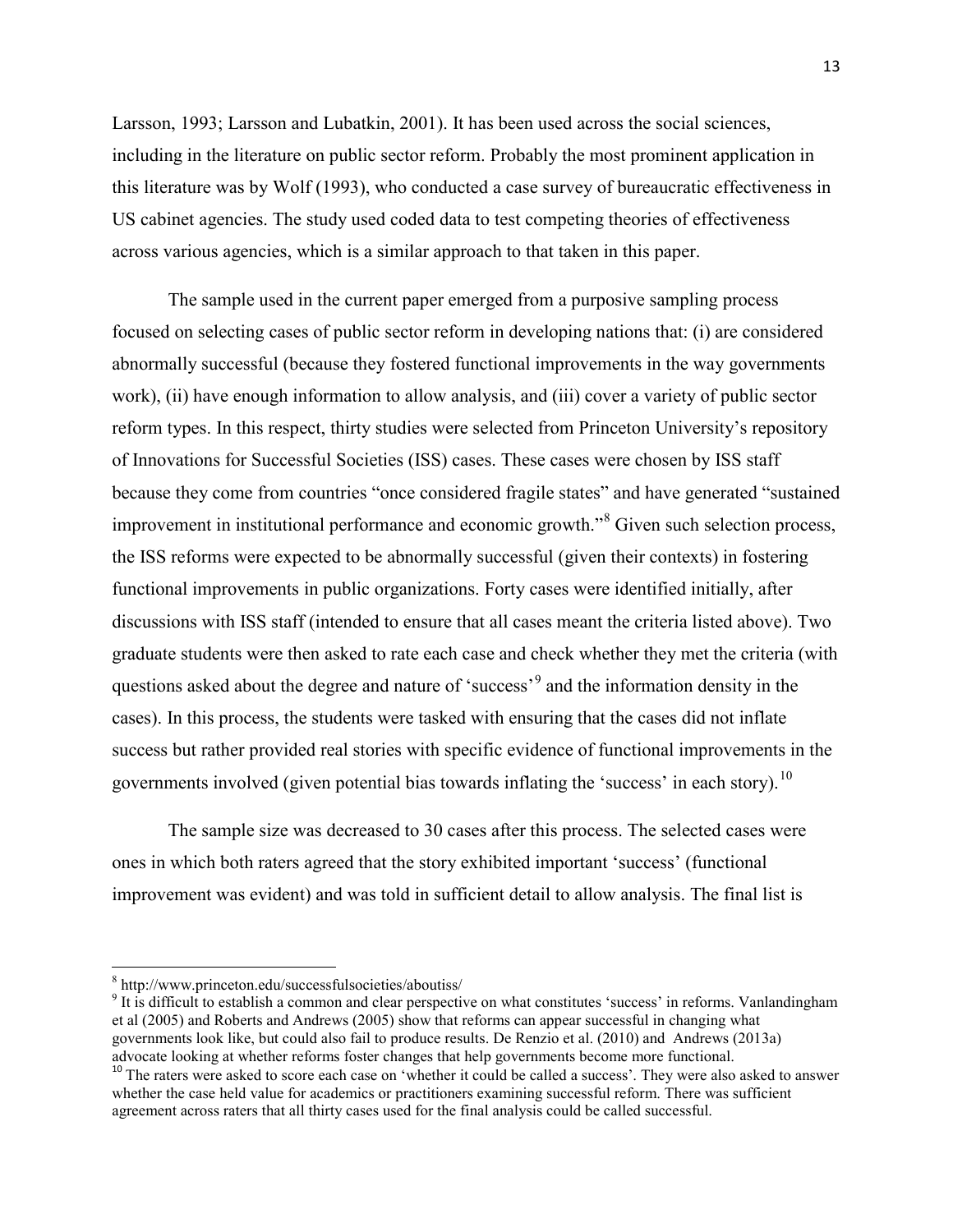shown in Annex 1 and included examples of reform in revenue agencies, local governments, national level policymaking, anti-corruption reform, civil service systems, and beyond.

The obvious limit to this sampling approach is that there are no cases of failure or even questionable success (at last given the selection criteria). The lack of 'counterfactual' cases means that the study here cannot be seen as an explicit 'test' of what explains positive deviance. Rather, it is a step in determining a theory to understand such. Another limit relates to the potential sampling bias inherent in drawing all cases from one publication source, where one expects a common method of identifying cases, doing research, and writing the final story. It is difficult to know precisely what kinds of bias to expect. However, it is apparent that the ISS cases are organized into 'focus areas' and this might suggest that they are biased to telling stories about how best practice solutions represented in these areas are introduced (like independent revenue agencies, for instance).<sup>[11](#page-14-0)</sup> There is also a common charge that published cases like those in the ISS repository tell stories about heroic figures and simplify the narrative to center on such person.<sup>[12](#page-14-1)</sup> If true, one would expect a bias in favor of the SLDC approach to explaining success (where individual leaders drive the process). One might also expect case writers to adopt a linear story-telling approach that could also bias the narratives towards telling an SLDC type story (where a hero introduces a solution through a top-down process that can be easily reproduced).

To facilitate measurement and analysis in each case, the author constructed a survey questionnaire based (mostly) on the hypotheses formulated above. The major questions were closed ended and used 3 or 5 point scales.<sup>[13](#page-14-2)</sup> The questionnaire also allowed raters an opportunity to provide open-ended descriptions of the rationale behind their rating decisions. The questionnaire was pretested and then used for coding the full sample, which was done by 12 raters. The raters were all graduate students with a background in public sector reform but with no experience in the particular cases. At least two raters coded all the cases. The inter-rater reliability was calculated using a simple measure of percent agreement and varied from 50 to 90 percent (the low percent agreement questions are used with caveats). Coding discrepancies were resolved by the lead author by computing the arithmetic mean in each case to obtain a single

<span id="page-14-0"></span>

<span id="page-14-2"></span><span id="page-14-1"></span>

<sup>&</sup>lt;sup>11</sup> http://www.princeton.edu/successfulsocieties/content/<br><sup>12</sup> Barzelay 2007.<br><sup>13</sup> Similar to the approach taken in Beierle and Cayford (2002), Newig and Fritsch (2009), Wolf (1993) and Yin and Heald (1975).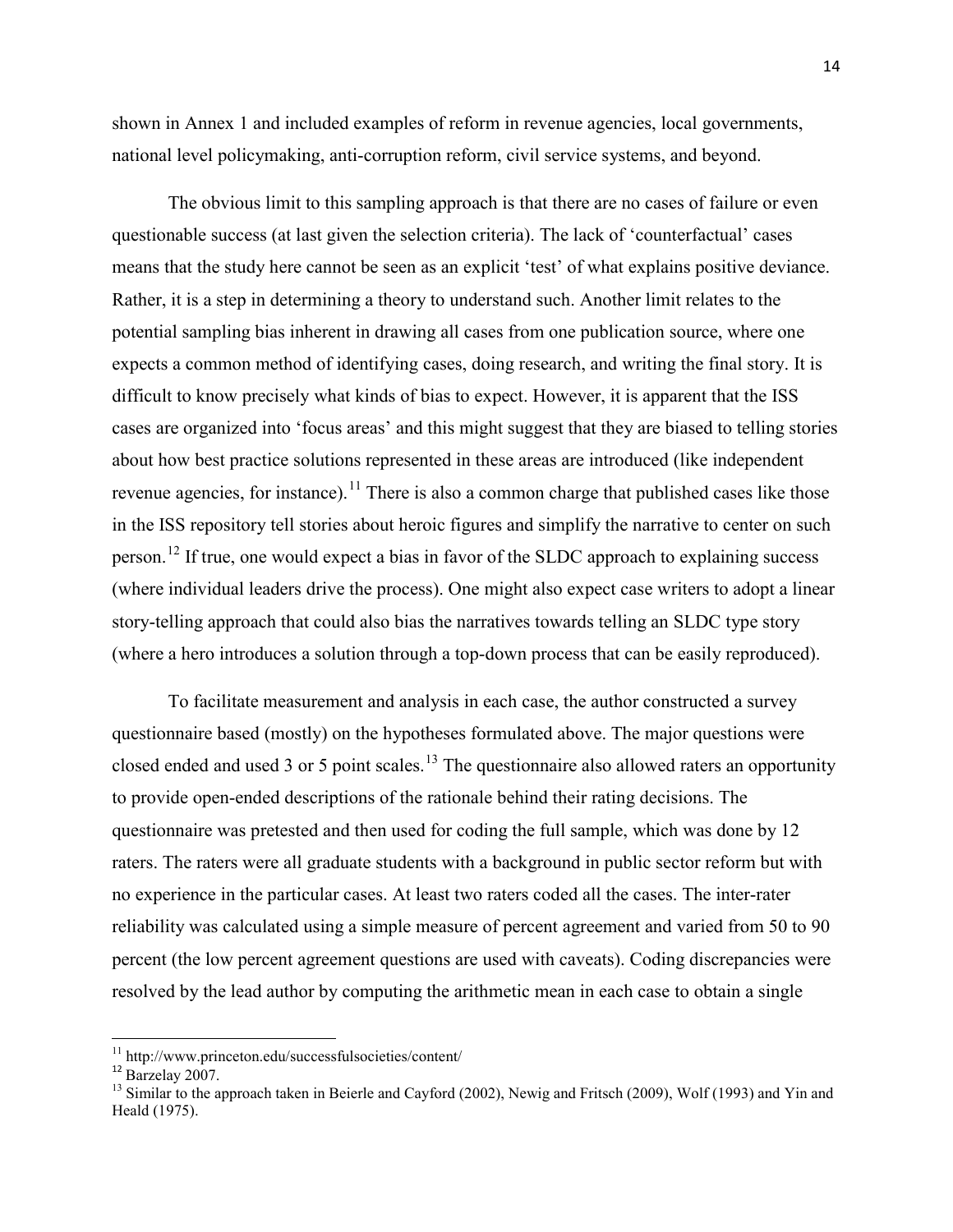coding for each variable and case. Such approach is considered appropriate for this type of research, given that there is actual value in capturing and reflecting the subjective differences in opinion of 'expert' coders (Newig and Fritsch 2009).

The author adopted two approaches to further foster reliability and validity in the final codes. First, the author cross-referenced final codings with the qualitative explanations provided by raters. This allowed the opportunity to ensure that the codes were congruent with the written rationales given by each rater. Second, the author sought expert judgment of third parties who had been involved in a sub-set of the cases (ten in total). These third parties were asked whether final codes made sense given their experience. In all ten cases the third parties agreed with over 90 percent of the measures. Whereas these kinds of checks allow a higher degree of confidence in the data, they do not address all potential issues with reliability and validity of the data, which must be seriously considered given the subjective nature of the coding approach (and, inevitably, of the cases themselves). Basic statistical techniques were used to assess the coded data. These included mid-point calculations, frequency counts, and bivariate correlation. Whereas more rigorous methods are required to test any theory, these simple measures are commonly used and appropriate in case surveys—especially those intent on contributing to new theory development (Mintzberg et al. 1976; Herek et al. 1987; Newig and Fritsch 2009; Yin and Heald 1975).

## *Evidence and discussion*

Table 2 shows the frequency counts and averages emerging from analyses of all thirty cases. These are organized as they relate to the four questions posed earlier (by row) and the two alternative theories discussed in the prior section (by column). For instance, the first line synthesizes evidence about 'what motivates reform' in these positive deviance cases. Two competing hypotheses were evaluated. The first hypothesis was that successful reforms would be motivated by the presence of a 'solution' (the SLDC hypothesis) and the fifth hypothesis was that these reforms would be motivated by some kind of problem (the PDIA hypothesis). Evidence is more supportive of the latter PDIA hypothesis, with raters giving 19 cases scores over 4 (out of 5) when asked if 'the reform was motivated by some kind of problem in the context.' The average score was 4.2 on this question, and only 3 cases scored below 2.5.<sup>[14](#page-15-0)</sup> In

<span id="page-15-0"></span> $14$  There was a high level of agreement on answers to this question (93%). This meant that both raters agreed on the exact coding in 50% of the cases and the raters only differed by one point in a further 43% of the cases.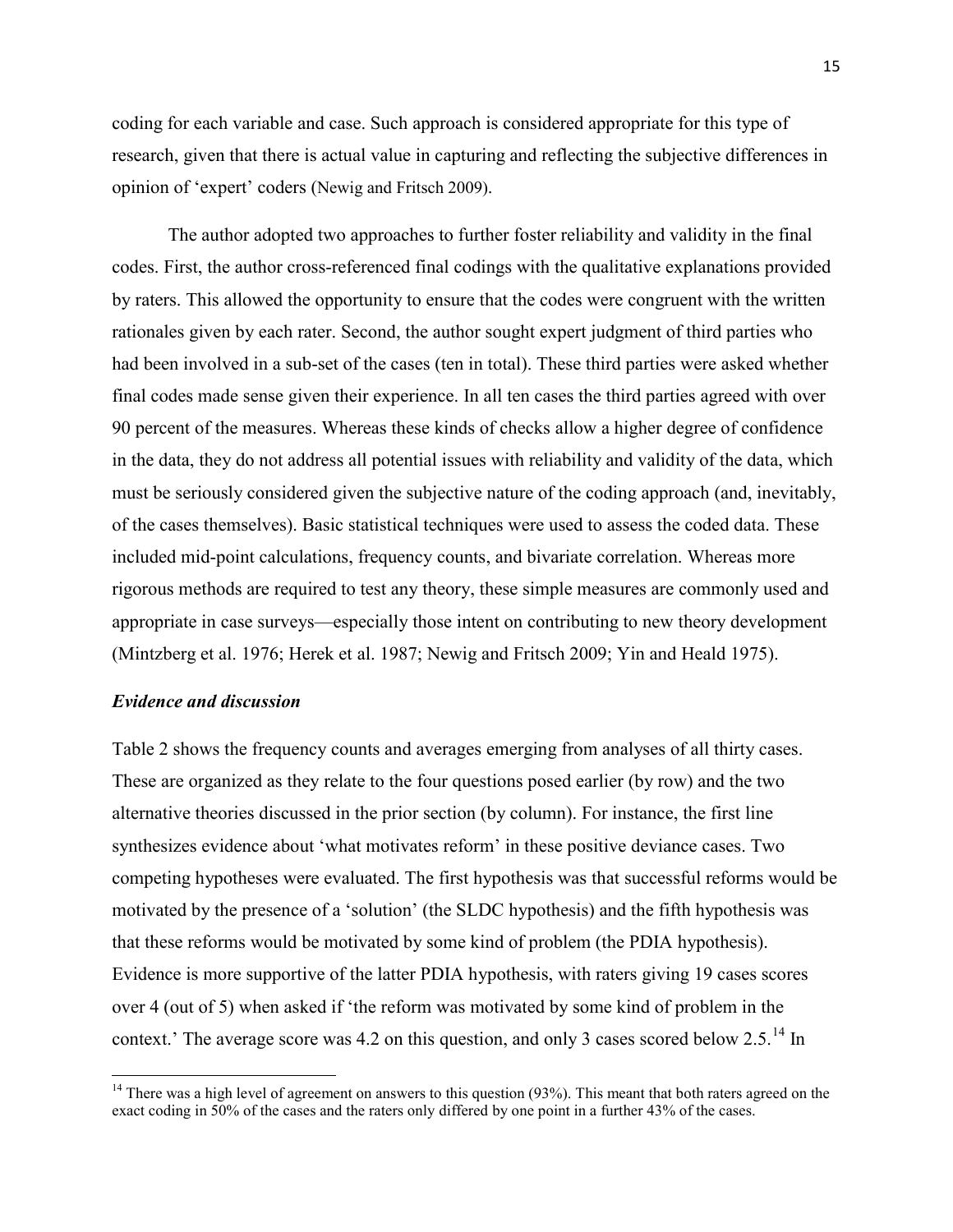contrast, raters only scored one case as a 5 when asked if the 'reform content was fully known at the start' (something one would expect if the reform was motivated by a solution). Raters gave 20 cases scores below 2.5 when assessing this question, and 7 scored it the minimum score (1) to indicate major disagreement with the statement.<sup>[15](#page-16-0)</sup> The average score was 2.4 out of 5. This suggests that a majority of cases considered positive deviants were motivated by problems (not solutions as suggested in the SLDC theory).

| Key Question      | Solution and leader driven change              | Problem driven iterative adaptation        |  |  |
|-------------------|------------------------------------------------|--------------------------------------------|--|--|
|                   | (SLDC)                                         | (PDIA)                                     |  |  |
| A. What motivates | H1. "Reform content was fully                  | H5. "The reform was motivated by some      |  |  |
| reform?           | known at the start"                            | kind of problem in the context"            |  |  |
|                   | 6 cases scored 4 or above.                     | 19 cases scored 4 or above.                |  |  |
|                   | 20 cases scored below 2.5.                     | 3 cases scored below 2.5.                  |  |  |
|                   | Average out of 5: $2.4^{16}$                   | Average out of 5: $4.2^{17}$               |  |  |
| B. How do         | H <sub>2</sub> . "The reform content was fully | H6. "The reform content emerged            |  |  |
| reforms get       | planned out at the start and was               | through the process, with                  |  |  |
| implemented?      | implemented as planned"                        | experimentation and trial and error"       |  |  |
|                   | 4 scored 4 or above.                           | 13 scored 4 or above.                      |  |  |
|                   | 18 scored below 2.5.                           | 8 scored below 2.5.                        |  |  |
|                   | Average out of 5: $2.3^{18}$                   | Average out of 5: $3.4^{19}$               |  |  |
| C. Who leads the  | H3. "Was there a clear leader                  | H7. "Was there a clear leader involved in  |  |  |
| reform process?   | involved in the change process?"               | the change process?"                       |  |  |
|                   | 12 cases yes and identified the same           | 18 cases said 'no' or raters identified    |  |  |
|                   | person as 'the leader'.                        | multiple people as 'the leader'.           |  |  |
|                   |                                                | Also, in all cases raters identified       |  |  |
|                   |                                                | multiple agents providing functions        |  |  |
|                   |                                                | commonly associated with 'leaders'.        |  |  |
|                   |                                                | Average agents per case: 19. <sup>20</sup> |  |  |
| D. What do the    | H4. "The final reform product                  | H8. "The final reform design               |  |  |
| 'new' government/ | reflects best practice designs from            | incorporated ideas from a range of         |  |  |
| governance        | western or other developing                    | different areas."                          |  |  |
| structures look   | countries only."                               | There were 28 cases where the final        |  |  |
| like?             | There were only 2 cases where the              | reform products were a mix of sources.     |  |  |
|                   | final reform product reflected a 'best         | The average number of sources seen to      |  |  |
|                   | practice'.                                     | influence reform designs: $2.35.^{21}$     |  |  |

|  | Table 2. Case survey evidence explains positive deviance in public sector reform in development |  |  |  |  |
|--|-------------------------------------------------------------------------------------------------|--|--|--|--|
|  |                                                                                                 |  |  |  |  |

*Source:* Author's analysis

The evidence in respect of these first two hypotheses is presented in Figure 1 as well,

where one can clearly see the more frequent support for the PDIA hypotheses. The box plot

<span id="page-16-0"></span><sup>&</sup>lt;sup>15</sup> There was a high level of agreement on answers to this question (90%).<br><sup>16</sup> Standard deviation was 1.27.<br><sup>17</sup> The standard deviation was 0.77.<br><sup>18</sup> The standard deviation was 1.16.<br><sup>19</sup> The standard deviation was 0.9

<span id="page-16-1"></span>

<span id="page-16-2"></span>

<span id="page-16-3"></span>

<span id="page-16-4"></span>

<span id="page-16-5"></span>

<span id="page-16-6"></span>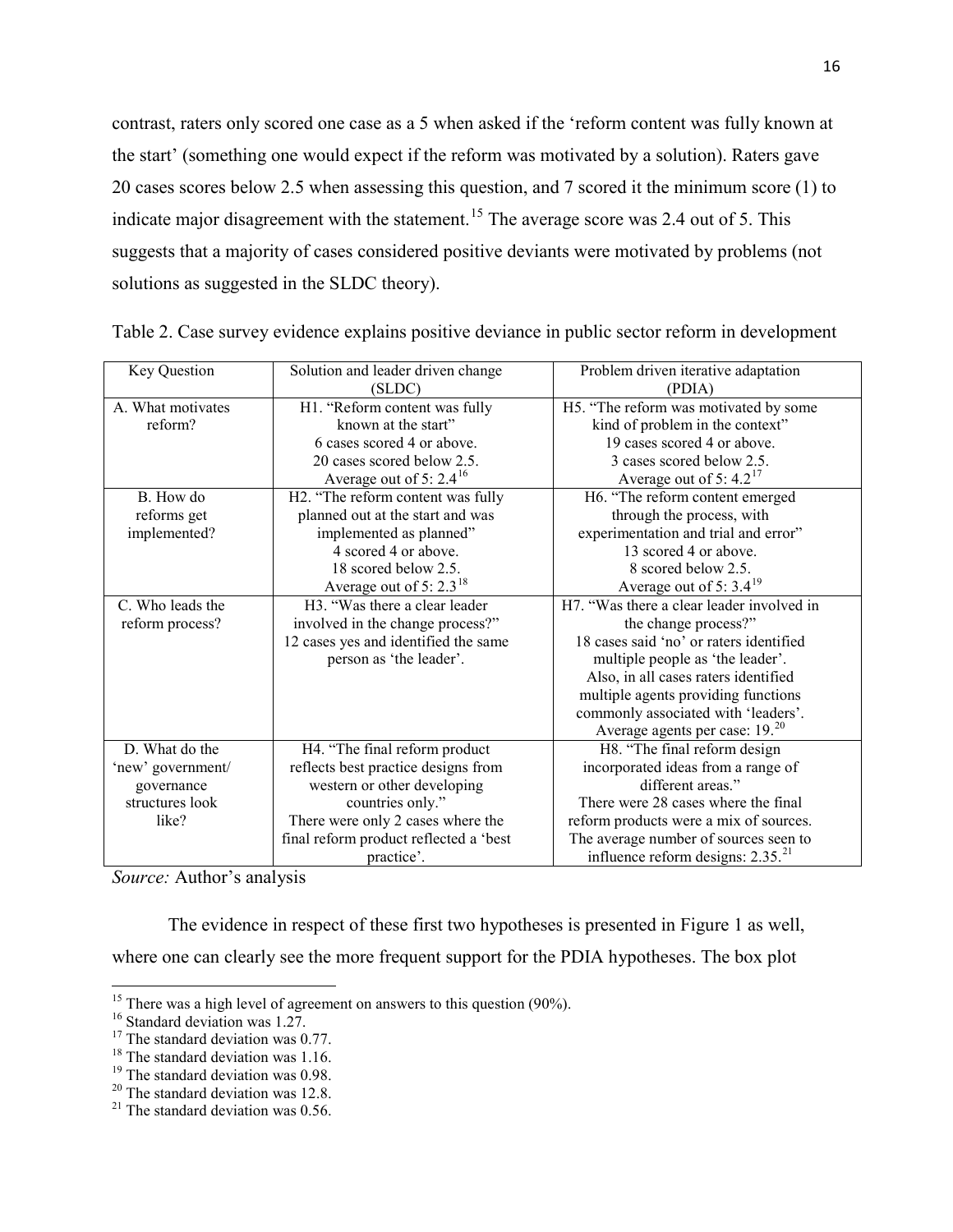shows that the different sets of coders gave much higher scores when noting that reforms were 'problem driven' than they did when considering if the reforms were 'solution driven' (where solutions were fully known at the start). The interquartile range is higher in respect of the PDIA explanation in this figure, illustrating how many more cases were rated as 'problem driven' instead of solution driiven.







Figure 2 shows the same in respect of the two hypotheses about implementation. Raters gave 13 cases scores of 4 or higher (out of 5) when asked if 'the reform content emerged through the process, with experimentation and trial and error.<sup>[22](#page-17-0)</sup> A further 9 cases were given scores above 3 (meaning there was evidence of experimentation and emergence). The average score was 3.4, which was a full point higher than the average score registered in response to the question, 'Was the reform content fully planned out at the start of the change process, and implemented as planned?' Raters combined to give 18 countries fewer than 2.5 points when registering answers to this question, suggesting that most of the cases had explicit evidence showing that reforms emerged through the process and were not pre-designed (as the SLDC approach would suggest).<sup>[23](#page-17-1)</sup> The box plot shows that there is no overlap between the interquartile ranges in each case; scores for preplanned implementation were significantly lower than those for 'emergent' implementation—the PDIA explanation.

<span id="page-17-1"></span><span id="page-17-0"></span><sup>&</sup>lt;sup>22</sup> The level of inter-rater agreement was 77%. 12 sets of raters agreed on the exact score; 11 differed by one point.<br><sup>23</sup> The level of inter-rater agreement was 70%. 8 sets of raters agreed on the exact score; 13 diffe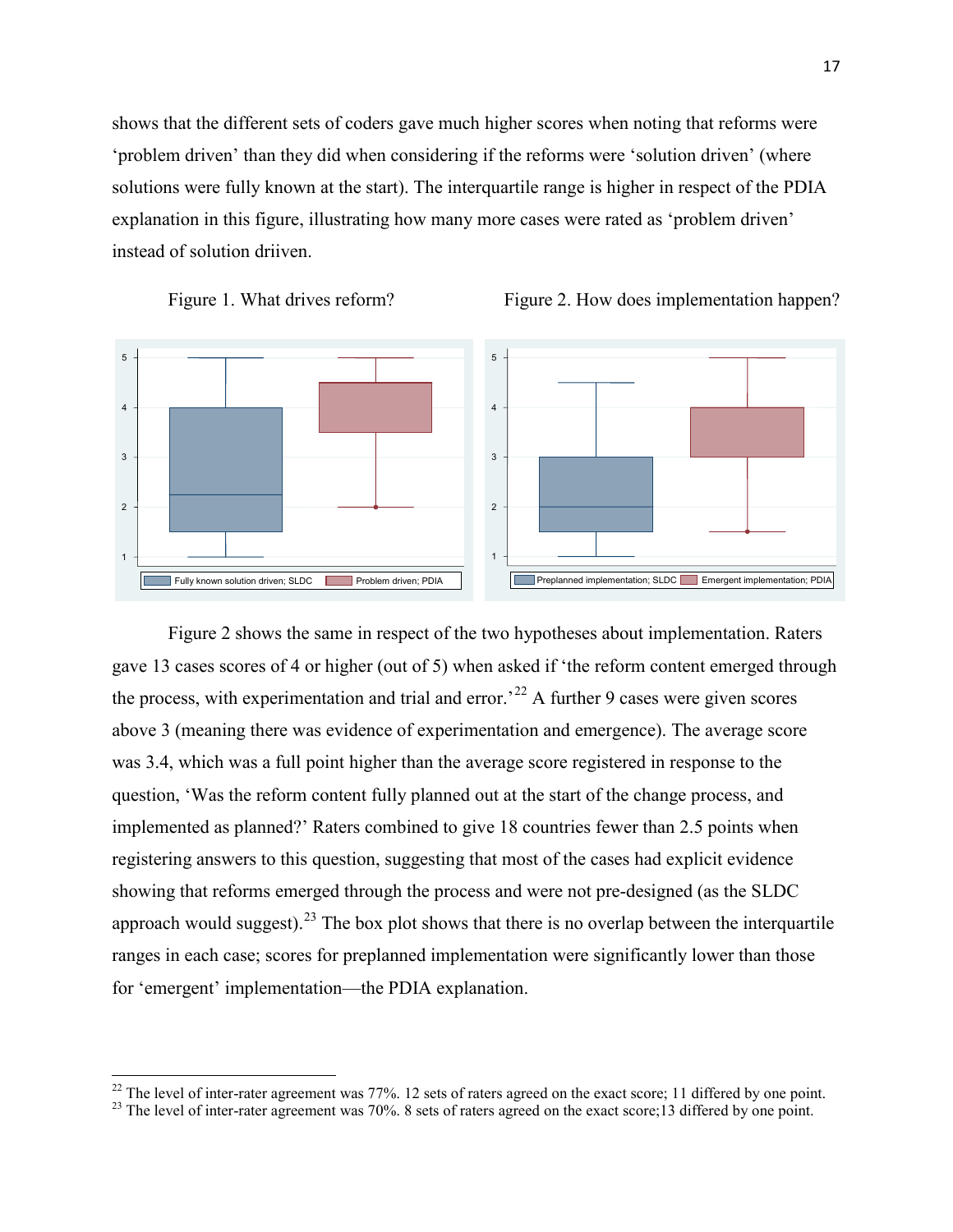This PDIA perspective was supported in other areas of the survey, where raters noted that 19 of the cases had high levels of 'learning' that contributed to the final solution (and were thus not predesigned). Raters of a similar number of cases (20) agreed with the statement that 'information collected through monitoring and evaluation mechanisms (formal or informal) was fed back into the change process and allowed adjustments to the reform.'

The evidence in support of question C ('who leads the reform process') is more nuanced. Raters were asked whether there was a 'clear leader involved in the change process' and then they were asked to name this leader. The level of inter-rater agreement on these questions was just 50%, which is surprisingly low given the assumed bias of ISS cases discussed earlier (and the expectation that published cases commonly focus on telling stories about outstanding protagonists).<sup>[24](#page-18-0)</sup> Only 12 sets of raters agreed that there was a clear leader in the case, and identified the same person as that leader. In 8 cases one rater said there was a leader and one said there was no leader. In 4 cases both raters said there were many leaders, identifying a group of leaders in response to the question. In 3 cases, both raters said there was no single leader. In 2 cases both raters said there was a leader but identified different people as 'the leader'. The raters were also asked to identify who provided functions commonly associated with 'leaders' (Andrews 2013; Hackman and Walton 1986). These included 'substantive', 'procedural', and 'maintenance' contributions.<sup>[25](#page-18-1)</sup> In all cases, raters identified multiple agents providing these functions, with an average of 19 agents per case. Interestingly, where they were identified, the 'clear leader' was seen to provide (at least primarily) a very narrow set of functional contributions—authorizing change, motivating the change, and convening groups (most commonly teams) to make the change happen. The other leadership functions were played by members of a broader group.

While the evidence about leadership is nuanced, therefore, it seems more supportive of a PDIA explanation than an SLDC explanation for how positive deviance comes about. The same can be said for evidence shown in the last row of Table 2; related to the final product of the

<span id="page-18-0"></span> $^{24}$  15 of the 30 sets of raters agreed that either there was a leader (and named the same leader) or that there was no leader. There was disagreement in the other 14 sets of raters; meaning that one rater identified a 'leader' and the other did not, or the raters identified different agents as the leader.

<span id="page-18-1"></span> $25$  Substantive contributions include activities like 'identifying problems' and 'identifying solutions'. Procedural contributions include 'providing authority' and 'motivating'. Maintenance contributions include 'convening' and 'connecting' to allow engagement that fosters change.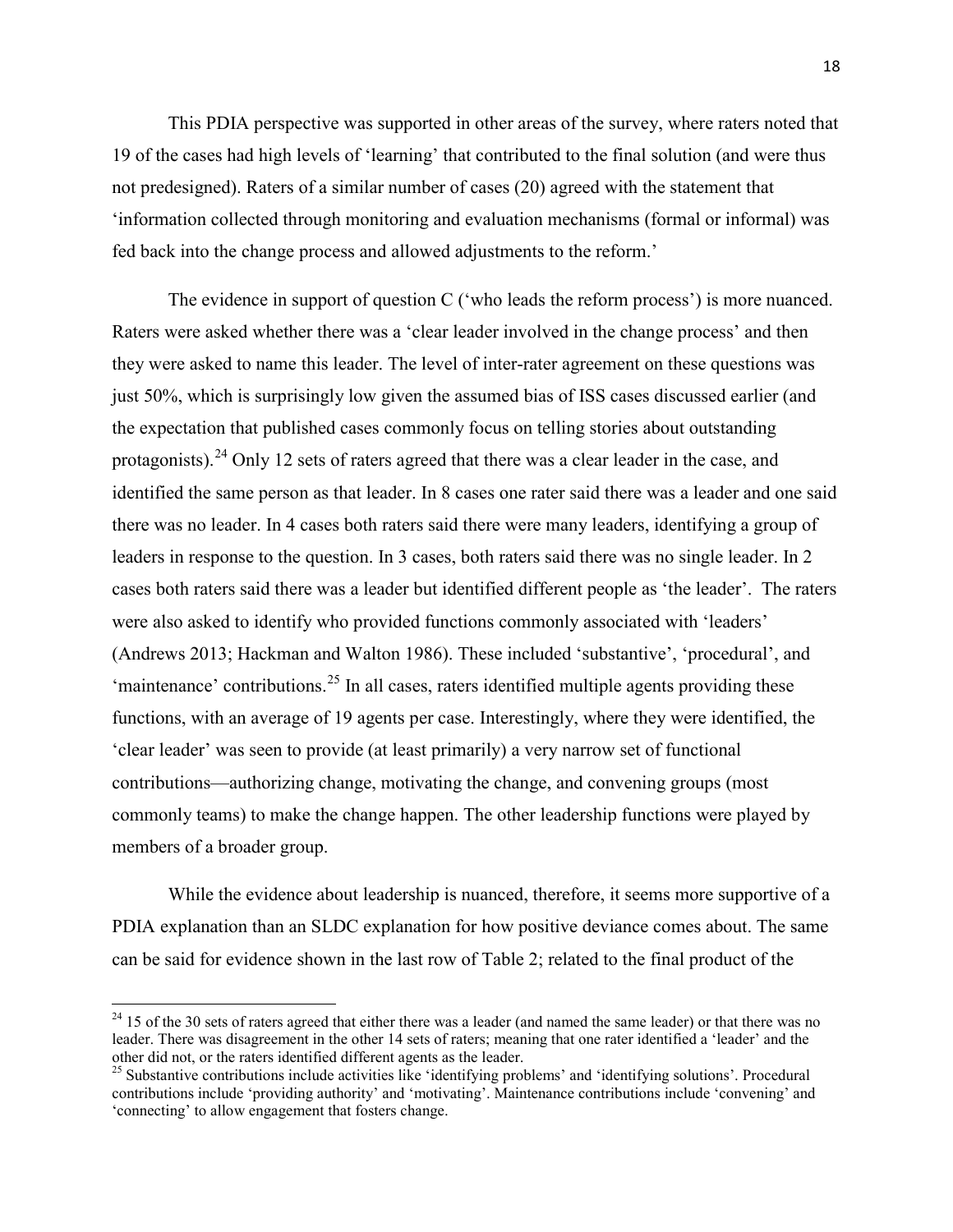reform process. The SLDC approach leads one to expect that successful reforms will ultimately resemble a pure-form version of international best practice (considered the 'right' solution and assessed in common indicator sets used by development organizations). A successful public budgeting system will include a multi-year framework akin to that accorded an 'A' in the multidonor Public Expenditure and Financial Accountability (PEFA) framework, for instance, and have a competitive bidding process in the procurement regime (like that propagated by the United Nations). A successful revenue reform will produce an independent revenue agency with a specific set of checks and balances and accountability mechanisms. In contrast, the PDIA approach would have one expect that final reform products look more like hybrids, combinations of many influences into locally fitted (and often peculiar) forms (that function regardless). A functional budgeting system may cover one year or many years. Similarly, a functional procurement system might incorporate elements of competitive bidding alongside other purchasing modalities. A functional revenue system might not have an independent agency at all.

To assess if evidence spoke more readily to one of these explanations, raters were asked about the influences they saw on final reform products. They could indicate if there was strong evidence that the reform product had been influenced by external western best practice, developing country best practice (emerging from south-south collaborations), past practices within the country, and emerging ideas within the country. In their responses to this set of questions, only two of the sets of raters agreed that the final product was influenced by external best practice only. This means that 28 sets of raters agreed that there was mixed influence on the final product—what one would expect from a hybrid. The average number of sources that raters showed were influencing reform designs was 2.35, and the dominant influence were 'emerging practices within the country' (this was the dominant influence in 14 cases, and a secondary influence in 5 other cases). This suggests that most positive deviants were hybrid solutions that emerged from internal processes and were heavily influenced by emerging internal ideas.

## *PDIA and SLDC as one theory or two separate explanations?*

Given the above, it appears that evidence arising from the case survey is more supportive of a problem driven iterative adaptation (PDIA) explanation than a solution and leader driven change (SLDC) explanation: Abnormally successful reforms (or positive deviants) seem to be motivated by problems more than solutions; The positive deviant reforms appear to emerge from a process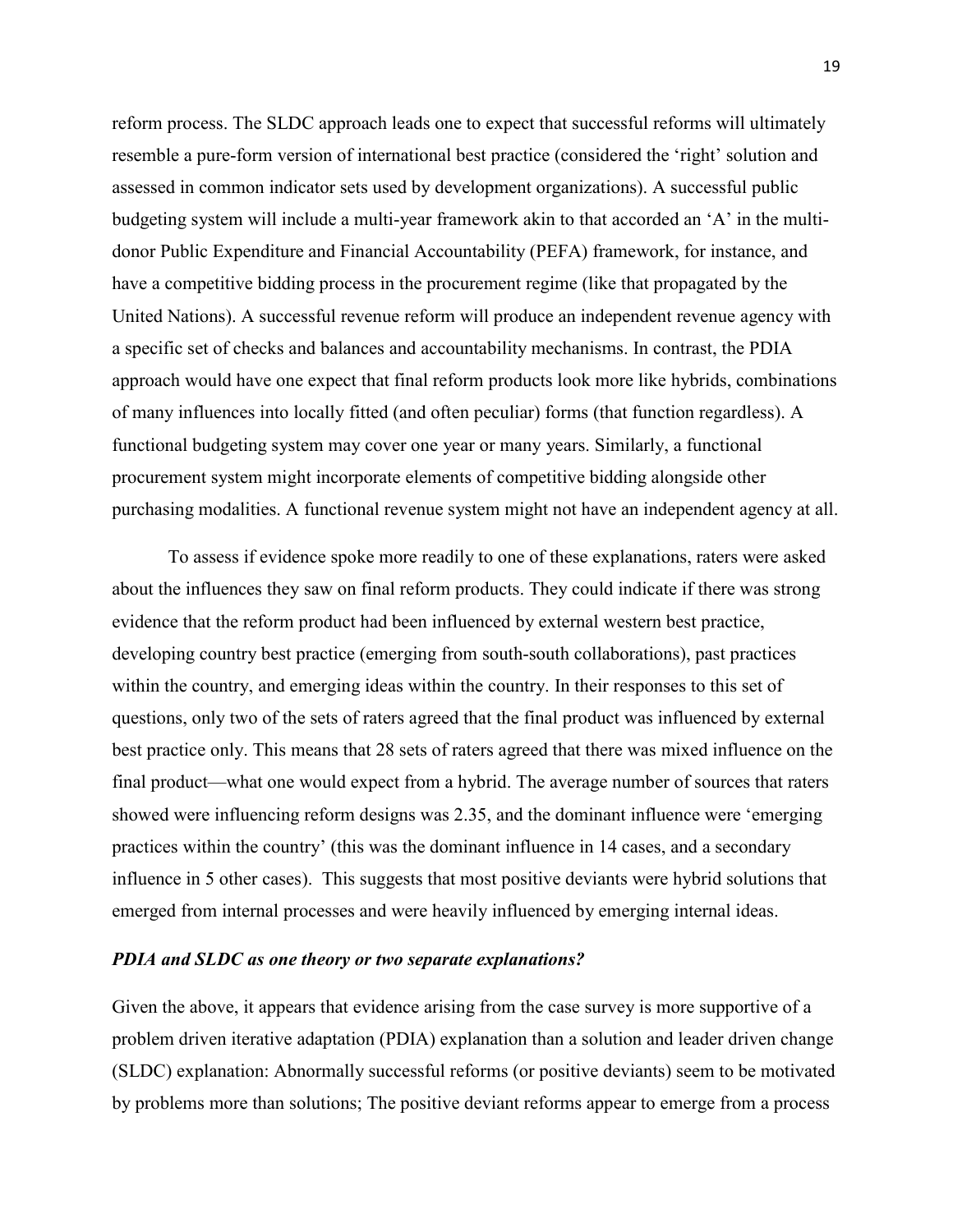of experimentation and learning more often than through a predesigned, planned out process; These positive outliers seem to result from the engagement of many leaders more commonly than from the leadership of one outstanding individual; The successes produce hybrids more often than pure-form best practices.

Whereas there is evidence to suggest that the above conclusions might be strong takeaways from this study, however, it is clear that the story is not open and closed. There is data suggesting that at least some aspects of SLDC contribute to the explanation of positive deviance. A number of raters did find that solutions existed at the start of some reforms, for instance, and a number of raters also found that reform processes were pre-planned and followed the plan. Furthermore, nearly half of the raters agreed that a single leader was driving the process.

The study shows how such SLDC characteristics might overlap with PDIA characteristics to facilitate a blended approach of producing positive deviant reforms. This is most evident when looking at the way raters assessed questions asking about the interaction of problems and (potential) solutions in motivating reforms. Indicating that problems alone do not motivate reform, 18 pairs of raters agreed that, 'There was a problem people wanted to address, and there was a proposal for action.' In contrast, only 7 pairs of raters agreed that, 'There was a problem people wanted to address, even though no one really knew what to do.<sup>[26](#page-20-0)</sup> This suggests that even where there was a problem motivating reform, some proposal had to be on the table to guide action. This argument echoes theories of institutional change that emphasize the importance of some disruption to a system and the presence of some viable alternative to the status quo (Andrews 2013a). Such argument is supported by the fact that raters of 13 cases agreed with the comment that, 'reform content was partially known at the start.<sup>[27](#page-20-1)</sup> Combined with the 6 cases where reform content was fully known at the start, this data shows that over half of the cases began with some level of knowledge about solutions. Such knowledge might have been an important motivation for reform, even where problems also motivated intervention.

<span id="page-20-1"></span>

<span id="page-20-0"></span><sup>&</sup>lt;sup>26</sup> There was high rater agreement for this question (93%).<br><sup>27</sup> In respect of this question, 13 out of 30 sets of raters scored above 4, 6 scored below 2, and the average was 3.08 out of 5. The inter-rater agreement was 70%. Interestingly, in the cases where coders noted that the reform content was fully known, low scores were given for the question 'was reform content only partially known': 4 answered '2' and three answered '1.5'.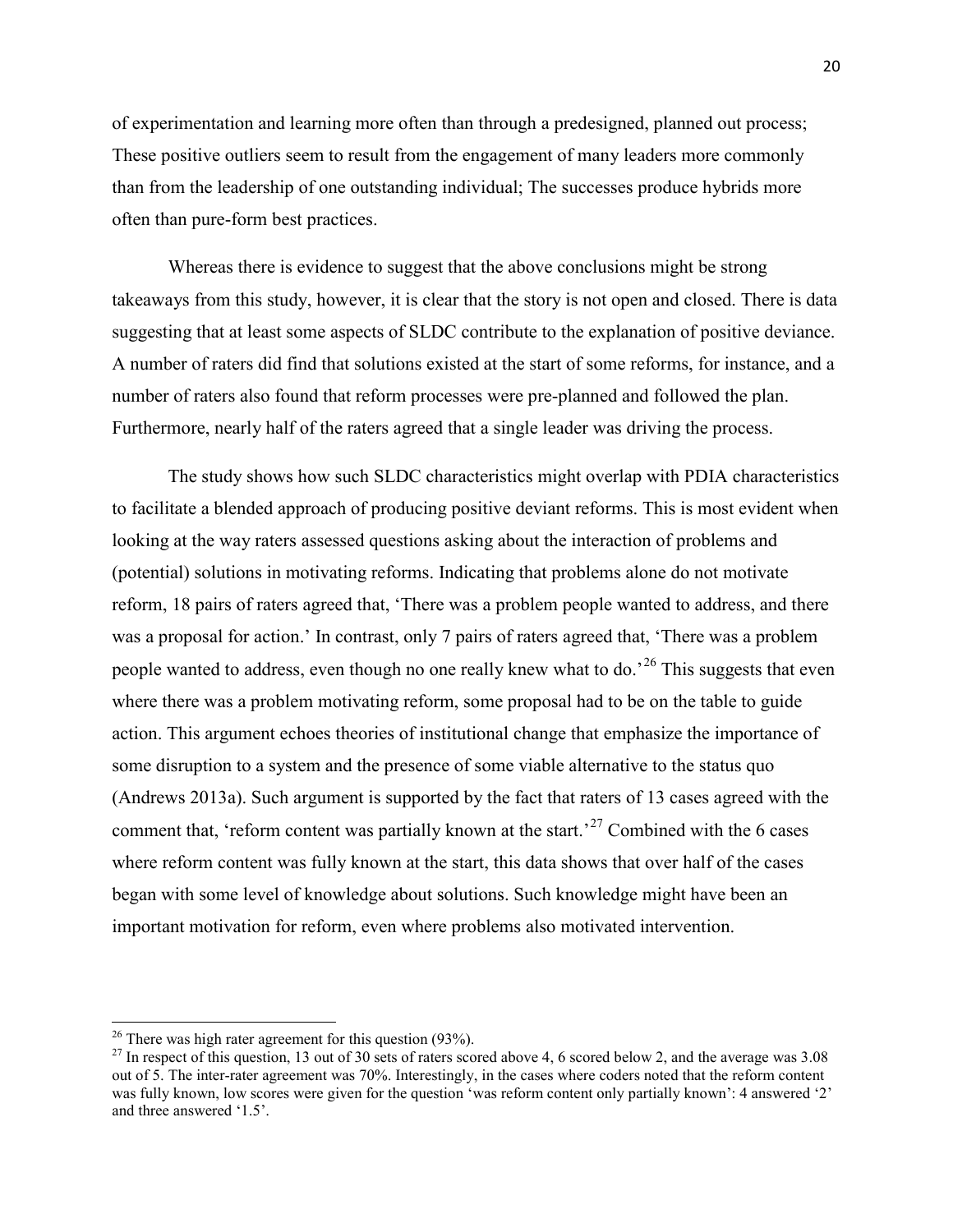One could see the potential blend of SLDC and PDIA arguments working in other ways as well. It is apparent, for instance, that some interventions in this ISS sample began with at least partial knowledge of a solution and simultaneously involved experimental implementation processes. These cases all seem to have generated new hybrids (as authors like Ostrom (2008) would predict). Such is the example of many cases across the literature, where flexible design processes allow an initial idea to morph into something new that can be fitted to complex contexts (Andrews and Moynihan 2002; Andrews and Shah 2002).

However, the blended theory one might imagine when considering this argument falls short of a full-blown, shared theory. In a sense it is more like a PDIA-lite version, where change is motivated by both problems and a potential solution but the flexible process of implementation still means that the proposed solution gets shaped to fit the context. One is no longer talking about a blended theory if this interpretation is accepted, but then it still becomes important to think about how SLDC and PDIA relate. Interestingly, when one examines bivariate correlations, it is actually apparent that the SLDC and PDIA hypotheses stand as separate explanations—as one would expect in two different theories.

Correlations between the variables were calculated using Kendall's tau-b (with Fisher's exact test used to test the significance of the relationships),  $28$  and a number of important observations arose. First, there was a positive correlation of 0.65 (significant at the 10 percent level) between the variable capturing whether reforms were fully known and the variable reflecting whether reforms were preplanned (as per hypotheses 1 and 2, in SLDC). This does not seem like a high correlation or level of significance, but prior studies suggest that in this kind of analysis any correlation above 0.45 should be considered high and any significance of 90 or higher should be considered 'significant'.<sup>[29](#page-21-1)</sup> Given this, the high, positive and significant correlation observed suggests the existence of a set of cases where these two SLDC hypotheses interacted to explain success. The cases in this sample were the Kenya Open Data Initiative, Agile Policymaking in Rwanda, Liberia's Philanthropy Secretariat, Nigeria's Federal Inland

<span id="page-21-0"></span> $28$  Kendall's tau-b correlation coefficient is based on the number of concordant and discordant pairs of observations in the table, using a correction for ties. It is an appropriate nonparametric measure of correlation for ordinal data (Beierle and Konisky 2000; Bullock and Tubbs 1987). Fisher's exact test measures the probability of observing a contingency table that shows at least as much association between variables as that actually observed.

<span id="page-21-1"></span><sup>&</sup>lt;sup>29</sup> Beierle and Konisky (2000, 596). It should be noted that the spearman correlation was 0.81.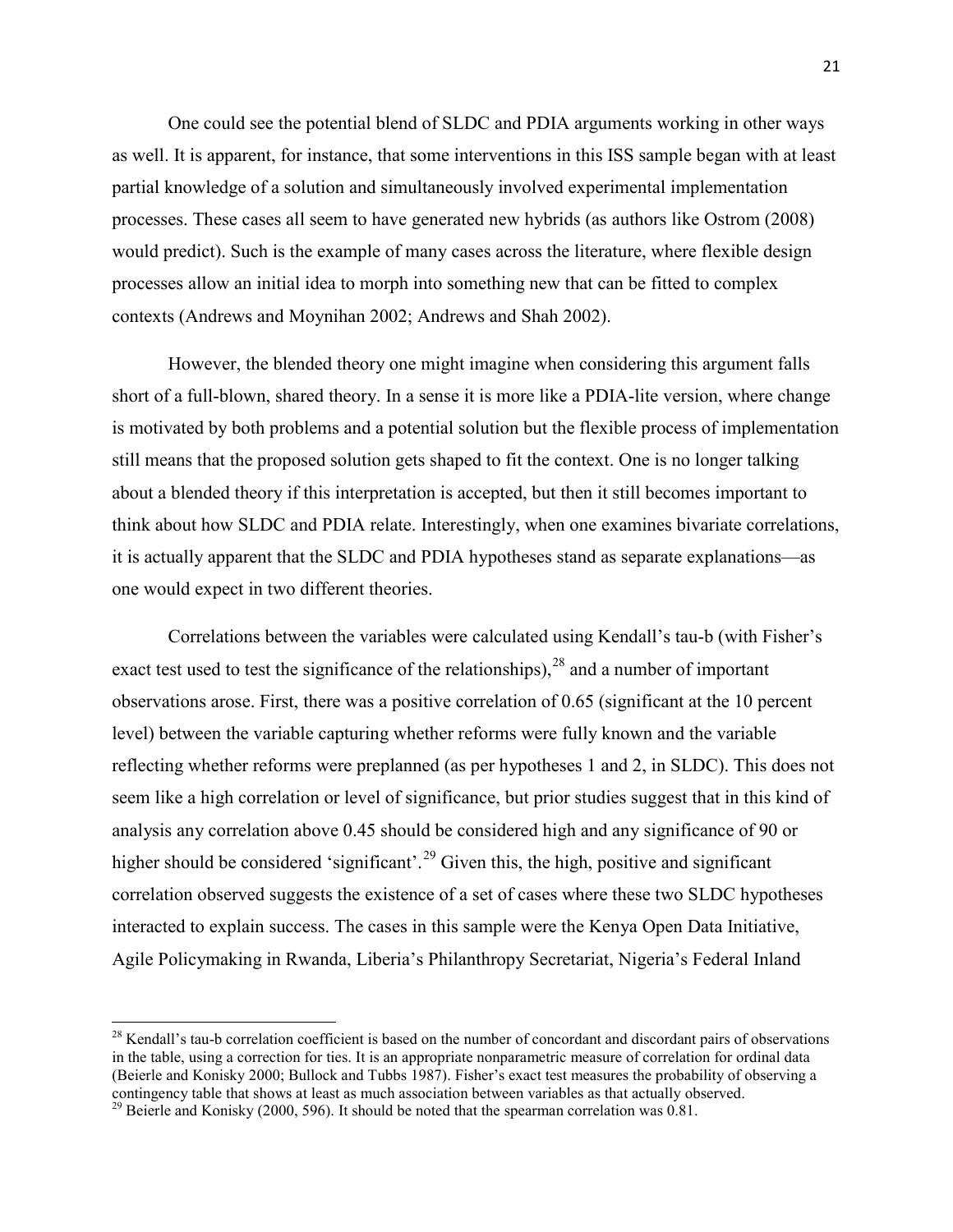Revenue Service, Sergio Fajardo and Medellin, Public Sector Reform in Georgia, Civil Service Reform in Bangladesh, and Police Reform in Lesotho.

Similarly, the first two PDIA variables (reflecting a problem motivation and emergent, experimental process, as per hypotheses 5 and 6) had a high correlation (0.63) that was significant at the 5% level.<sup>[30](#page-22-0)</sup> These statistics show that a set of positive deviants had both a problem motivation and an emergent, experimental implementation process. This sub-set included the following cases (with others): Improving Decision Making at the Center of Government: Liberia's Cabinet Secretariat 2009-12; Matching Goodwill with National Priorities: Liberia's Philanthropy Secretariat, 2008 – 2012; Building Capacity, Changing Norms: Rapid Results in Madagascar, 2005 – 2009; Promoting Accountability, Monitoring Services: Textbook Procurement and Delivery, The Philippines, 2002-2005; Rebuilding the Civil Service After War: Rwanda After the Genocide, 1998-2009; and The Promise of Imihigo: Decentralized Service Delivery in Rwanda, 2006-2010.

The evidence thus suggests that there may be two viable paths towards achieving positive deviance in public sector reform in development. One path (which seems to have fewer cases associated with it) is SLDC, where one needs a driving idea and clear plan for implementation. The other (wider) path is PDIA, where a problem drives change and a flexible process allows experimentation, learning, and adjustment. The two paths do not overlap very much either, if the data is anything to go by. For instance, there was a negative relationship between the variable capturing whether interventions were problem driven (hypothesis 5, in PDIA) and the variables reflecting whether reforms were solution driven and preplanned (hypotheses 1 and 2, in SLDC).<sup>[31](#page-22-1)</sup> The correlation between the variable showing degree of emergence and experimentation (another key PDIA variable, as per hypothesis 6) and the SLDC variable for preplanned implementation (hypothesis 2) was also negative  $(-0.59)$  and significant at the  $10\%$ level.<sup>[32](#page-22-2)</sup> This suggests that there is a big difference between SLDC reforms that are motivated by a solution and follow a predetermined path and PDIA reforms that begin with a strong focus on solving problems (and only a partial focus on some or other potential solution) and are allowed to emerge through experimentation.

<span id="page-22-1"></span><span id="page-22-0"></span><sup>&</sup>lt;sup>30</sup> The spearman correlation was higher, at 0.82.<br><sup>31</sup> The spearman correlations were -0.43 and -0.40.<br><sup>32</sup> The spearman correlations were -0.33 and -0.38.

<span id="page-22-2"></span>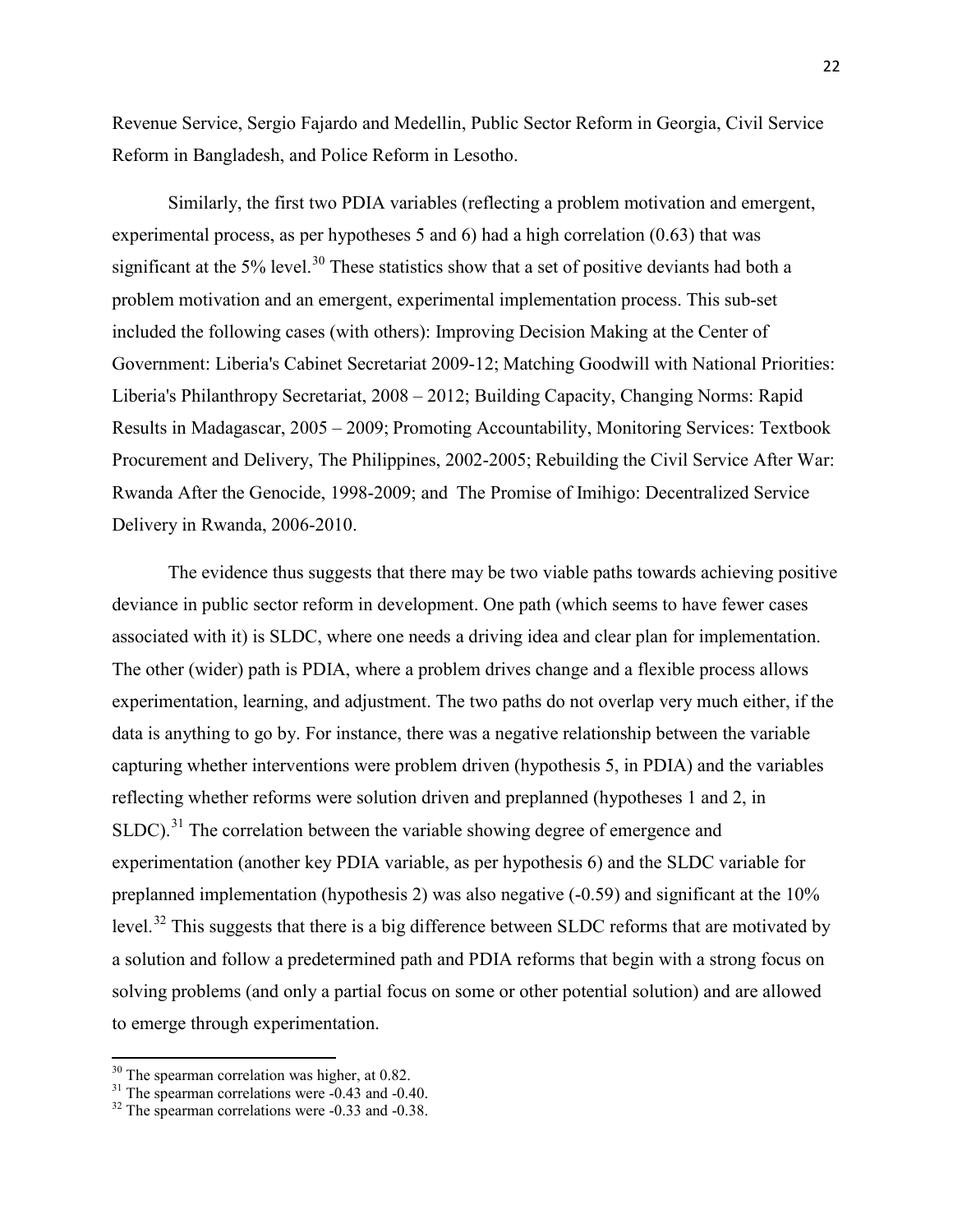## **Conclusion**

It serves as useful to remind readers that the case survey evidence used in this study was drawn from an analysis of thirty narratives of public sector institutional reform published by the Innovations in Successful Society (ISS) program at Princeton University. The ISS cases are examples of reforms that have yielded functional improvement in some of the toughest contexts in development, where reform failure is far more normal. As such, they are considered abnormal successes—or positive deviants—and are the kinds of reform experiences where one would hope to learn a great deal. The current paper intends to contribute to a better understanding of this kind of positive deviance in public sector reform in developing countries. It focuses on learning about the processes through which such deviants arise and are implemented. Rather than testing a particular theory, it has set two theories in competition with each other and asked whether evidence from the case survey study supports one or the other (or parts of both).

As presented, case survey evidence seems more supportive of problem driven iterative adaptation (PDIA) as a theory explaining positive deviance. In support of major PDIA hypotheses, the majority of reforms in the sample seem to have been motivated by a problem, implemented through flexible processes involving experimentation, and led by groups. Also supporting PDIA is the fact that over 90 percent of these reforms ultimately produced hybrid products that did not resemble pure-form best practices. This strong evidence is particularly impressive given potential bias in the ISS sample towards an SLDC narrative (as discussed). However, there is also evidence that solution and leader driven change (SLDC) has some value in the discussion about positive deviance. There were some reforms that seem to have been motivated by clearly defined solutions, implemented according to plan, led by a single leader, and ultimately proved successful in introducing a functional 'best practice' product.

This evidence suggests that SLDC and PDIA offer two different paths for producing positive deviance in public sector reform in developing countries. The PDIA path appears much wider than the SLDC path, seemingly explaining more of the cases than SLDC. Future work should explore why this is so. It may be that PDIA is the approach required when reforms are in particularly complex areas, contextual impediments are severe and difficult to navigate, and there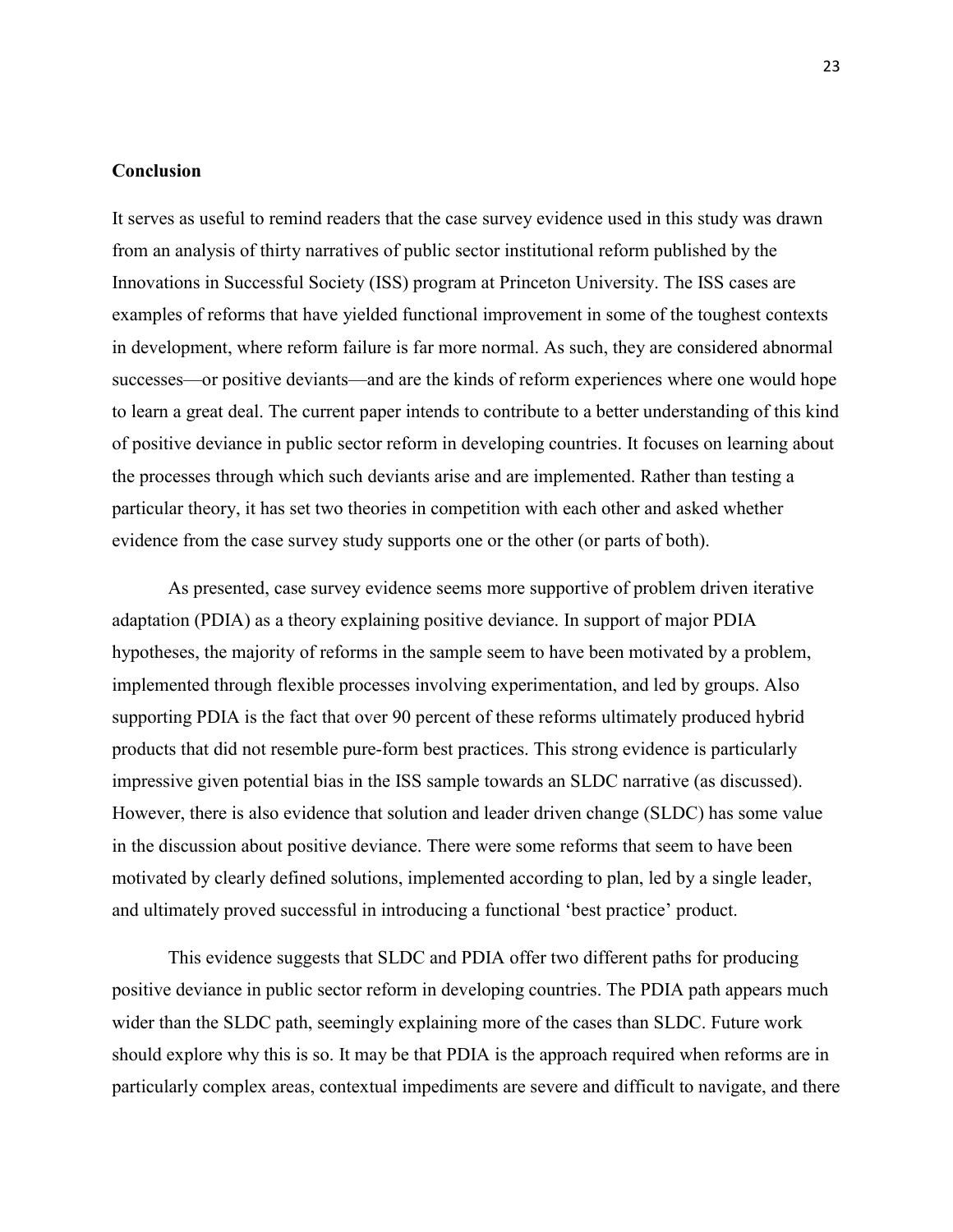are no clear solutions. SLDC could work when reforms are more technical and do not demand contextual fit (a type of reform that fits into a much smaller sub-set of interventions).

It is also interesting that some cases of positive deviance seem to be explained through a softened version of PDIA (PDIA-lite); where positive deviants are motivated by both problems and a proposed (partially identified) solution but where flexible implementation processes still ensure solutions are shaped to the context. Future research needs to examine whether this kind of PDIA-lite intervention is more common than an extreme version. This would be a very useful finding for those in the development community who might be eager to experiment with PDIA approaches but need to do so within the parameters of a traditional project preparation process (that incentivizes a more direct SLDC orientation). If PDIA can start with both a problem and solution motivation it might be possible to fit such approach into a results based lending instrument—as long as there is flexibility and learning in implementation.

The evidence from this study needs to be qualified, however, and applied to practice with care. The study is limited because of a lack of counterfactual cases, for instance. It is unclear whether elements of PDIA or SLDC would be more or less present in less successful reform cases. Future research could build on the work in this paper by expanding the sample to include both positive deviants and more-normal reform failures. Adopting a larger and more varied case sample in future research could also help in managing potential bias one must expect when drawing cases from one source (as in this study). Bias could be further mitigated in future work by drawing on some of the lessons about coding emerging in this study. In particular, the variables used to capture leadership proved difficult to craft—partly because raters disagreed on basic questions (like whether there was a single leader). It is important to specify exactly what one is looking for in this kind of study and it would be better to ask more explicitly about who provided what functional contributions to the reform (as was asked in a secondary set of questions in the current study).

Future studies are definitely needed before one can explain positive deviance in public sector reform in developing countries. These studies could expand on the theoretical frameworks considered for assessment (not just the sample variation).There is significant scope to buildmore on work like Leonard (2010) and on past work like Bond and Hulme (1999) in the 'process projects' approach of the 1980s, and of course people like Hirschman (1967). Even without these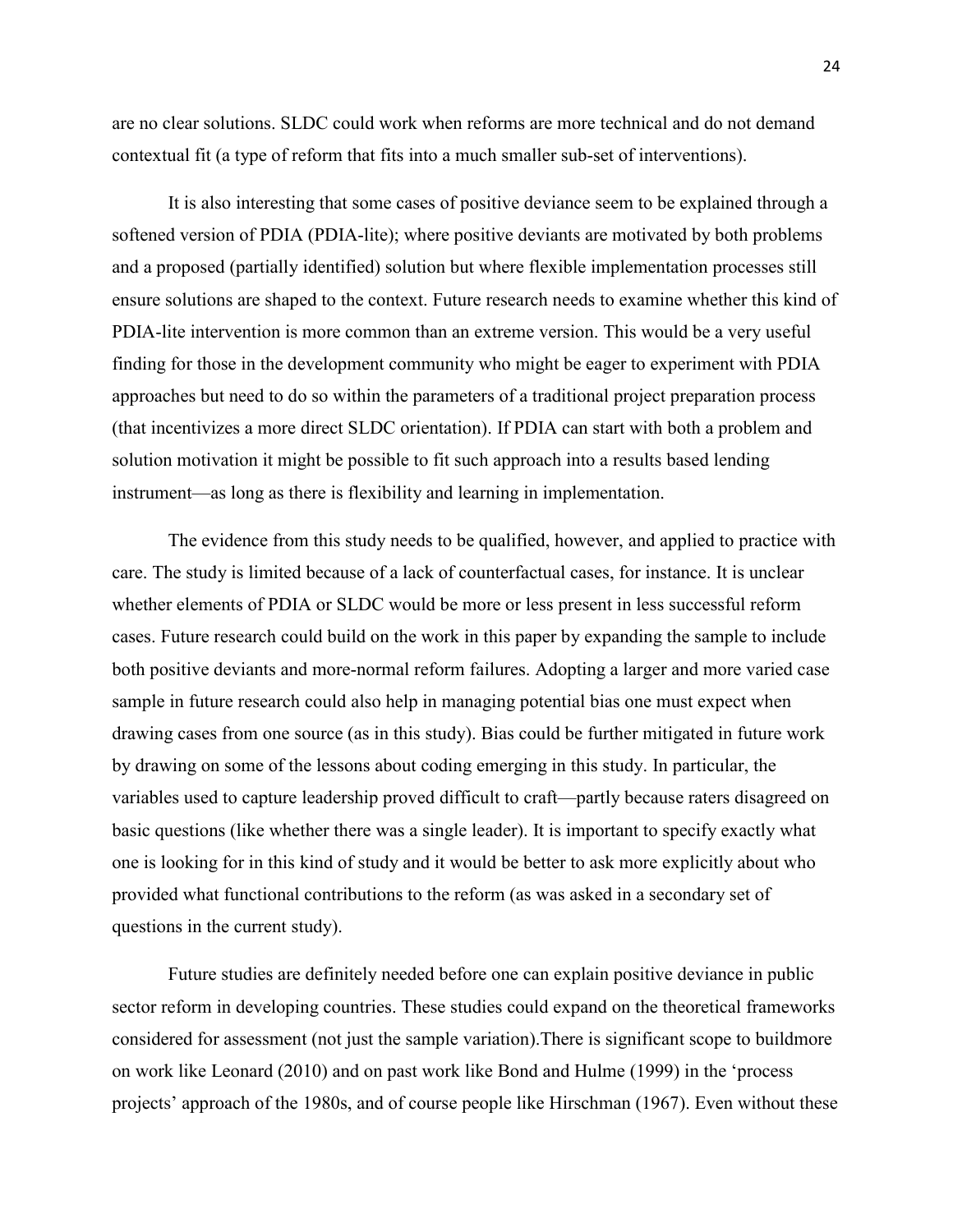additional views, however, the current paper has contributed to a better understanding of such deviance. It yields the lesson that two paths exist to produce abnormally successful reform, but one is much wider than the other and will probably generate more success in more cases. This latter path is one in which reforms take shape through a process called problem driven iterative adaptation (PDIA) where they are motivated by problems, emerge through experimentation and learning, are led by groups, and ultimately produce new hybrid solutions that make governments work better than they did before reforms began. In reflecting on such path, one is reminded of Albert O. Hirschman's writing on implementation in development (Hirschman 1967, 35) and the importance of thinking about development projects as journeys:

"The term "implementation" understates the complexity of the task of carrying out projects that are affected by a high degree of initial ignorance and uncertainty. Here "project implementation" may often mean in fact a long voyage of discovery in the most varied domains, from technology to politics."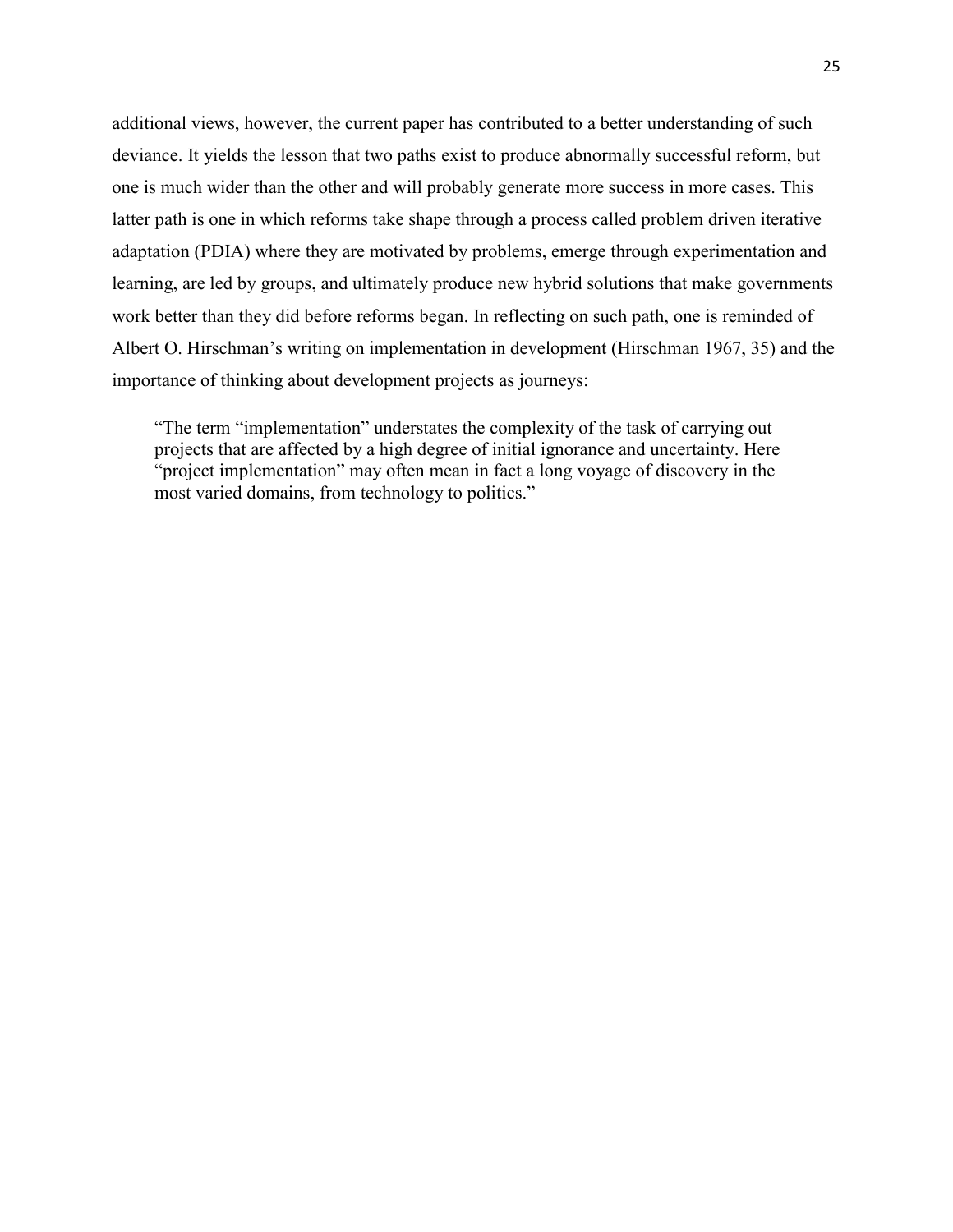## **Annex 1. The thirty ISS cases used in this study**

| <b>Case Title</b>                                                                                                                                                            |  |  |
|------------------------------------------------------------------------------------------------------------------------------------------------------------------------------|--|--|
| A Change Agent in the Tax Office: Nigeria's Federal Inland Revenue Service, 2004-2009                                                                                        |  |  |
| A promise kept: How Sierra Leone's president introduced free health care, 2009-2010.                                                                                         |  |  |
| Against the Odds: Attempting Reform in Suharto's Indonesia, 1967-1998                                                                                                        |  |  |
| Building Capacity, Changing Norms: Rapid Results in Madagascar, 2005 - 2009                                                                                                  |  |  |
| Building civil service capacity in post conflict Liberia, 2006 - 2011                                                                                                        |  |  |
| Building Civilian Police Capacity: Post-Conflict Liberia, 2003-2011                                                                                                          |  |  |
| Clearing The Jungle Raj, Bihar State, India, 2005-2009                                                                                                                       |  |  |
| Creating an Affordable Public Service: Tanzania, 1995-1998                                                                                                                   |  |  |
| Decentralizing Authority After Suharto: Indonesia's 'Big Bang,' 1998 - 2010                                                                                                  |  |  |
| Defusing a Volatile City, Igniting Reforms: Joko Widodo and Surakarta, Indonesia, 2005 - 2011                                                                                |  |  |
| Delivering on the hop of the Rose Revolution: Public sector reform in Georgia: 2004-2009                                                                                     |  |  |
| Disseminating the Power of Information: Kenya Open Data Initiative, 2011 - 2012                                                                                              |  |  |
| Empowering Operational Staff: Land Registration in Sarawak, Malaysia, 2006-2009                                                                                              |  |  |
| Energizing the civil service: Managing at the top, Bangladesh, 2006 - 2011                                                                                                   |  |  |
| Focusing on Priority Goals: Strategic Planning in Lithuania, 2000-2004" and "Improving the Quality of<br>Decision Making: Fighting Reform Fatigue in Lithuania, 2006 - 2012" |  |  |
| From Central Planning to Performance Contracts, New Public Management in Mongolia, 1996-2009                                                                                 |  |  |
| From Fear to Hope in Colombia: Sergio Fajardo and Medellín, 2004-2007                                                                                                        |  |  |
| Improving decision making at the center of government: Liberia's cabinet secretariat 2009-12                                                                                 |  |  |
| Instilling Order and Accountability: Standard Operating Procedures at Indonesia's Ministry of Finance, 2006-<br>2007                                                         |  |  |
| Matching goodwill with national prioorities: Liberia's philanthropy secretariat, 2008 - 2012                                                                                 |  |  |
| Promoting Accountability, Monitoring Services: Textbook Procurement and Delivery, The Philippines, 2002-<br>2005                                                             |  |  |
| Rebuilding the Civil Service After War: Rwanda After the Genocide, 1998-2009                                                                                                 |  |  |
| Reining in a Rogue Agency: Police Reform in Lesotho, 1997-2010                                                                                                               |  |  |
| Restoring Police Service with a Community Vision: Tanzania                                                                                                                   |  |  |
| Restructuring Service Delivery: Johannesburg, South Africa, 1996 - 2001                                                                                                      |  |  |
| Reworking the revenue service in South Africa                                                                                                                                |  |  |
| Shifting the cabinet into high gear: Agile policymaking in Rwanda, 2008 - 2012                                                                                               |  |  |
| Strengthening Public Administration: Brazil 1995-1998                                                                                                                        |  |  |
| The Promise of Imihigo: Decentralized Service Delivery in Rwanda, 2006-2010                                                                                                  |  |  |
| Tying Performance Management to Service Delivery: Public Sector Reform in Malaysia, 2009-2011                                                                                |  |  |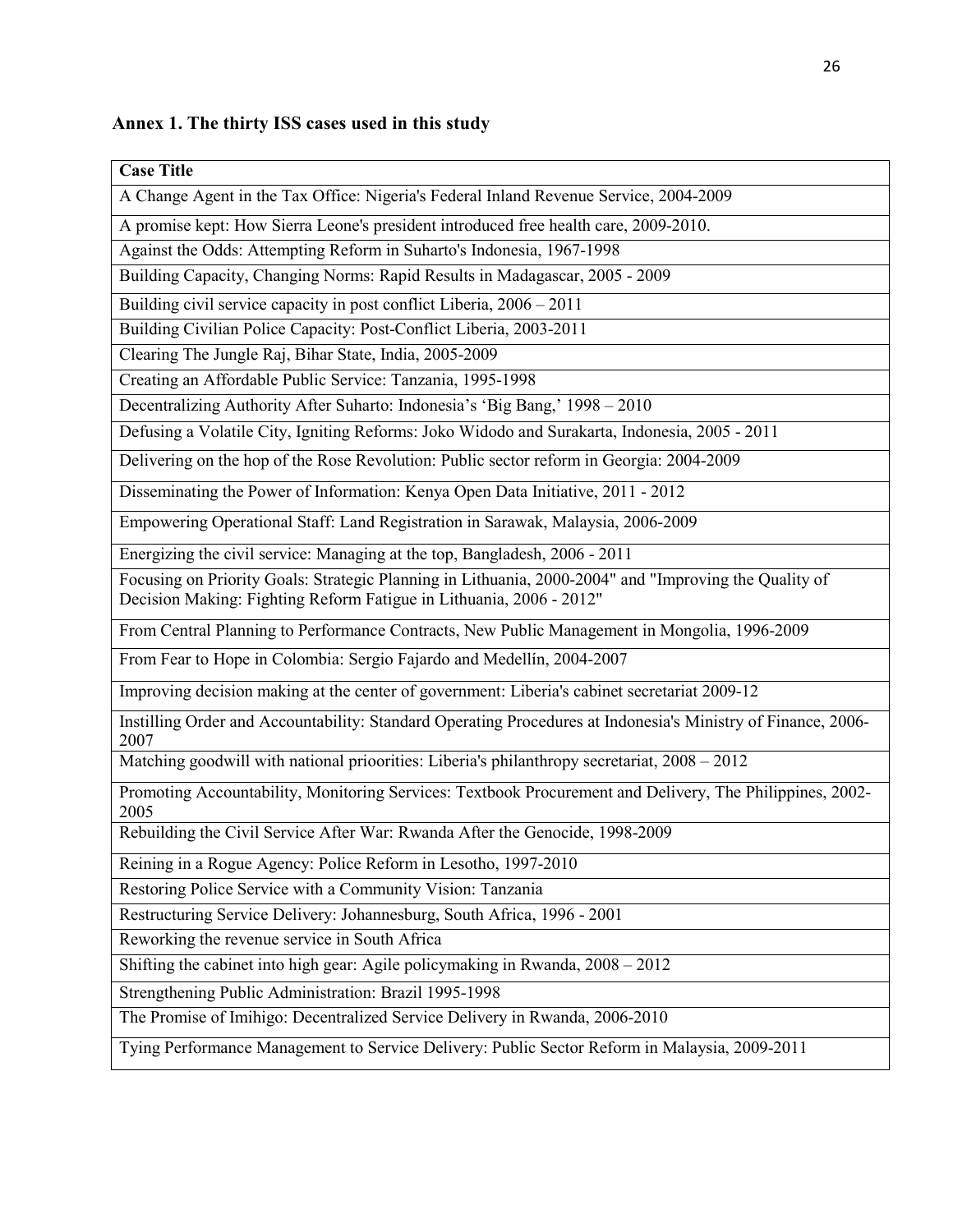#### **References**

- African Development Bank. (2012). *Governance Strategic Directions and Action Plan 2008- 2012.* Tunis: African Development Bank.
- Andrews, M. (2005). Voice Mechanisms and Local Government Fiscal Outcomes: How Does Civic Pressure and Participation Influence Accountability? In Shah, A. (Ed). *Public Expenditure Analysis*. Washington, D.C.: World Bank, 217-241.
- Andrews, M. (2008). Effective political engagement. In Odugbemi, S. & Jacobson,T., (Eds.) *Governance Reform Under Real World Conditions*. Washington, D.C.: World Bank, 95- 111.
- Andrews, M. (2010).How Far Have Public Financial Management Reforms Come in Africa? *HKS Working Paper Series RWP10-018*, May 2010.
- Andrews, M. (2011). Which organizational attributes are amenable to external reform? An empirical study of African public financial management. *International Public Management Journal*, Vol. 5 (2), 135-154.
- Andrews, M. (2013a). *The Limits of Institutional Reform in Development.* New York, N.Y.: Cambridge University Press.
- Andrews, M. (2013b). How do Governments Get Great? *HKS Working Paper Series RWP13- 020*, April 2013.
- Andrews, M., McConnell, J., & Wescott, A. (2010). *Development as Leadership Led Change*. Washington, D.C.: World Bank.
- Andrews, M. & Moynihan, D. (2002). Why reforms do not always have to "work" to succeed. *Public Performance & Management Review,* Vol.25, 282-297. Andrews, M. & Moynihan, D. 2002. Why reforms do not always have to "work" to succeed. *Public Performance & Management Review,* Vol.25, 282-297.
- Andrews, M., Pritchett, L., & Woolcock, M. 2013. Escaping Capability Traps Through Problem Driven Iterative Adaptation (PDIA). *World Development* Vol. 51, 234-244.
- Asian Development Bank. (2009). *ADB Support for Public Sector Reforms in the Pacific: Enhance Results through Ownership, Capacity, and Continuity.* Manila: ADB.
- Asian Development Bank. (2011). *2011 Development Effectiveness Review.* Manila: ADB.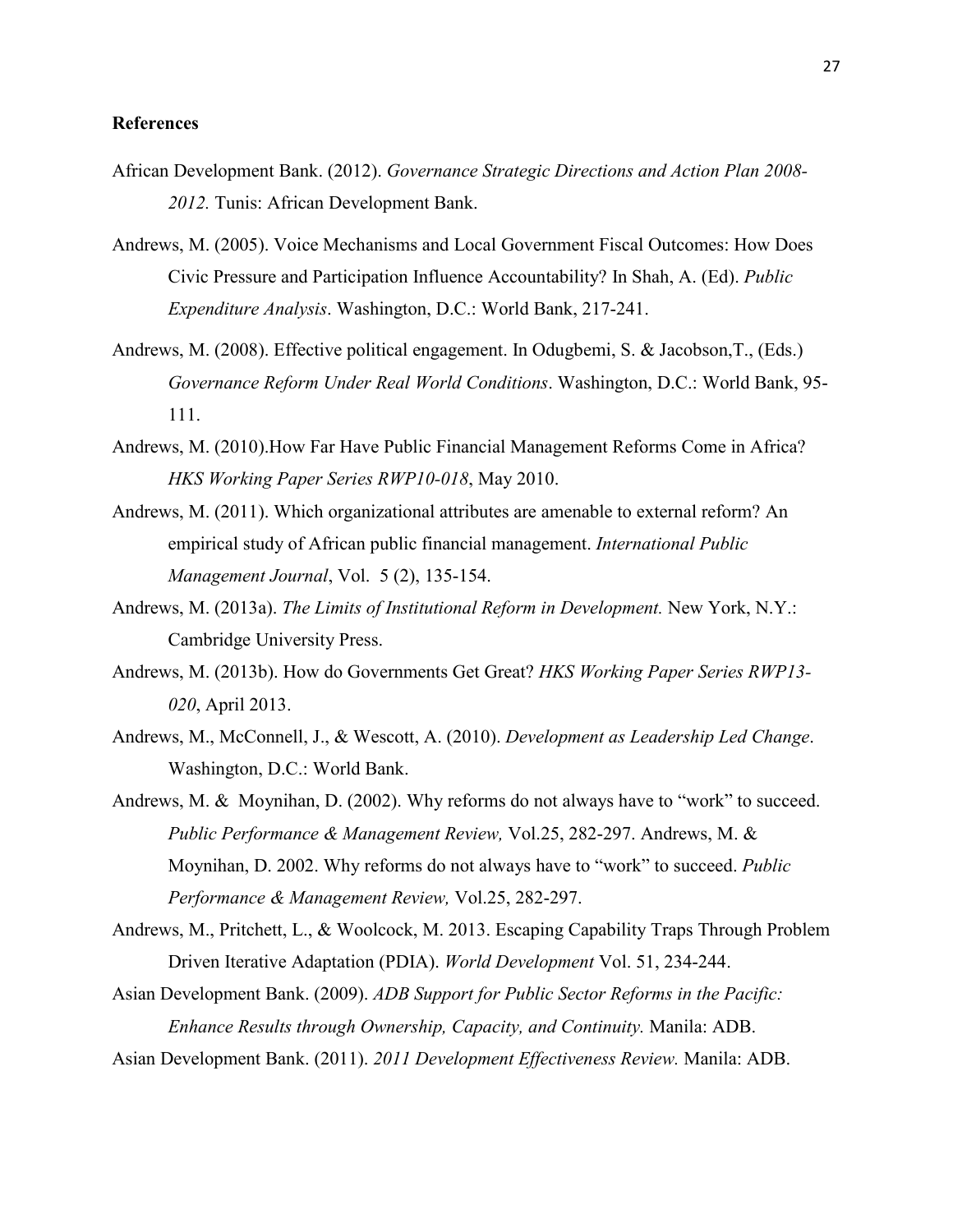- Barzelay, M. (2007). Learning from Second-Hand Experience: Methodology for Extrapolationoriented Case Research, *Governance*, 20 (3), 521-543*.*
- Bebbington, A., & McCourt, W. (eds) (2007). *Development Success: Statecraft in the South.*  Basingstoke: Palgrave Macmillan.
- Beierle, T.C., & Cayford, J. (2002). *Democracy in Practice: Public Participation in Environmental Decisions.* Washington, D.C.: Resources for the Future.
- Beierle, T.C. & Konisky, D.M. (2000). Values, Conflict, and Trust in Participatory Environmental Planning. *Journal of Policy Analysis and Management,* Vol. 19 (4), 587- 602.
- Bond, R., & Hulme, D. (1999). Process Approaches to Development: Theory and Sri Lankan Practice. *World Development*, Vol. 27 (8), 1339-1358.
- Boubakri, N., Cosset, J.C., & Guedhami, O. (2009). From state to private ownership: Issues from strategic industries. *Journal of Banking and Finance*, 33 (2), 367-379.
- Brady, D. & M. Spence (2010) Leadership and Politics: A Perspective from the Commission on Growth and Development. In D. Brady and M.Spence (Eds.) *Leadership and Growth*. Washington, D.C.: World Bank, 1-17.
- Bullock, R. & Tubbs, M. (1987). The case meta-analysis method for OD. *Research in Organizational Change and Development*, Vol.1, 171-228.
- Busenitz, L. W., Gomez, C., & Spencer, J. W. 2000. Country institutional profiles: Unlocking entrepreneurial phenomena. *Academy of Management Journal*, 43(5), 994-1003.
- Cameron, K.S. (1986). Effectiveness as paradox: Consensus and conflict in conceptions of organizational effectiveness. *Management Science*, 32, 539-553.
- Chambers, R. (1997). *Whose Reality Counts? Putting the First Last.* London: IT Publications
- Dacin, M.T., Goodstein, J., & Scott, W.R. (2002). Institutional theory and institutional change: Introduction to the special research forum. *Academy of Management Journal,* 45(1), 45- 57.
- Department for International Development. (2011). *Governance Portfolio Review Summary.*  London: DFID.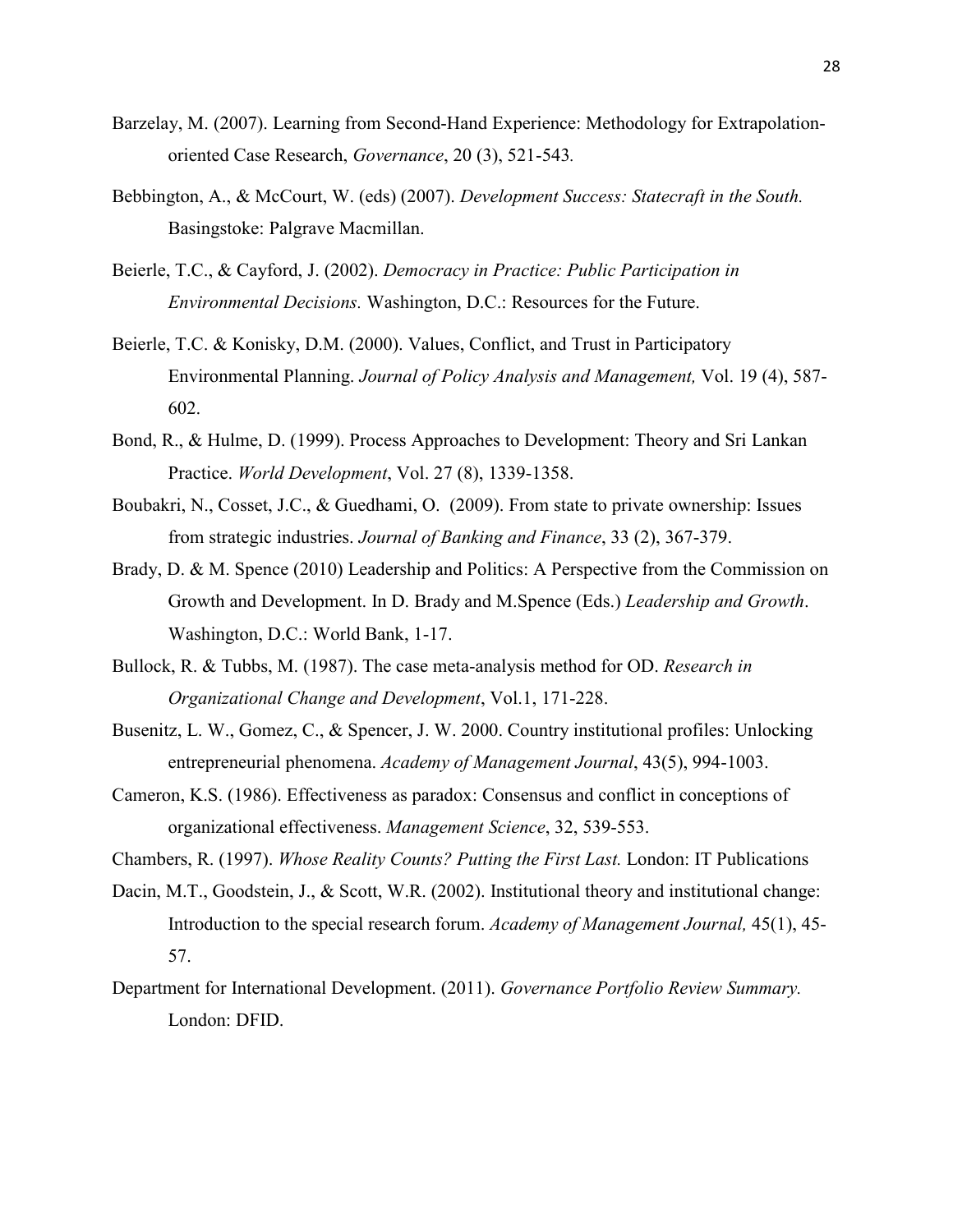- de Renzio, P., Andrews, M., & Mills, Z. (2010). *Evaluation of Donor Support to Public Financial Management (PFM) Reform in Developing Countries*. Overseas Development Institute: London.
- Dorado, S. (2005). Institutional Entrepreneurship, Partaking, and Covening. *Organization Studies*, 26(3), 385-414.
- Garud, R. & Karnøe, P. (2003). Bricolage versus breakthrough: distributed and embedded agency in technology entrepreneurship. *Research Policy*, 32, 277-300.
- Greenwood, R., & Suddaby, R. (2006). Institutional entrepreneurship in mature fields: The Big Five accounting firms. *Academy of Management Journal,* 49, 27–48.
- Greenwood, R., Suddaby, R., & Hinings, C. R. (2002). Theorising change: the role of professional associations in the transformation of institutional Fields. *Academy of Management Journal, 45*(1), 58–80.
- Grindle, M. (1997). Divergent Cultures? When Public Organizations Perform Well in Developing Countries. *World Development,* Vol. 25 (4), 481-95.
- Grindle, M. (2004). *Despite the Odds: The Contentious Politics of Education Reform.* Princeton: Princeton University Press.
- Grindle, M., & Thomas, J. (1991). *Public Choice and Policy Change: The Political Economy of Reform in Developing Countries.* Baltimore: The Johns Hopkins University Press.
- Hackman, J.R. & Walton, R.E. (1986). Leading Groups in Organizations. In Goodman, P.S. (ed.). *Designing Effective Work Groups*. San Francisco: Jossey-Bass, 72-119.
- Heredia, B., & Schneider, B.R. (2002). The political economy of administrative reform in developing countries. In B.R. Schneider and B. Heredia (eds.) *Reinventing Leviathan: The Politics of Administrative Reform in Developing Countries.* Miami: North-South Center Press, 1-29.
- Herek, G.M., Janis, I.L., & Huth, P. (1987). Decision making during international crises—Is quality of process related to outcome? *Journal of Conflict Resolution,* 31 (2), 94-112.
- Hirschman, A. (1967). *Development Projects Observed.* Washington, D.C.: Brookings.
- Karikari, J.A. (2010). *Governance, Financial Liberalization, and Financial Development in Sub-Saharan Africa.* African Economic Conference, November 2010. Available at: http://papers.ssrn.com/sol3/papers.cfm?abstract\_id=1733322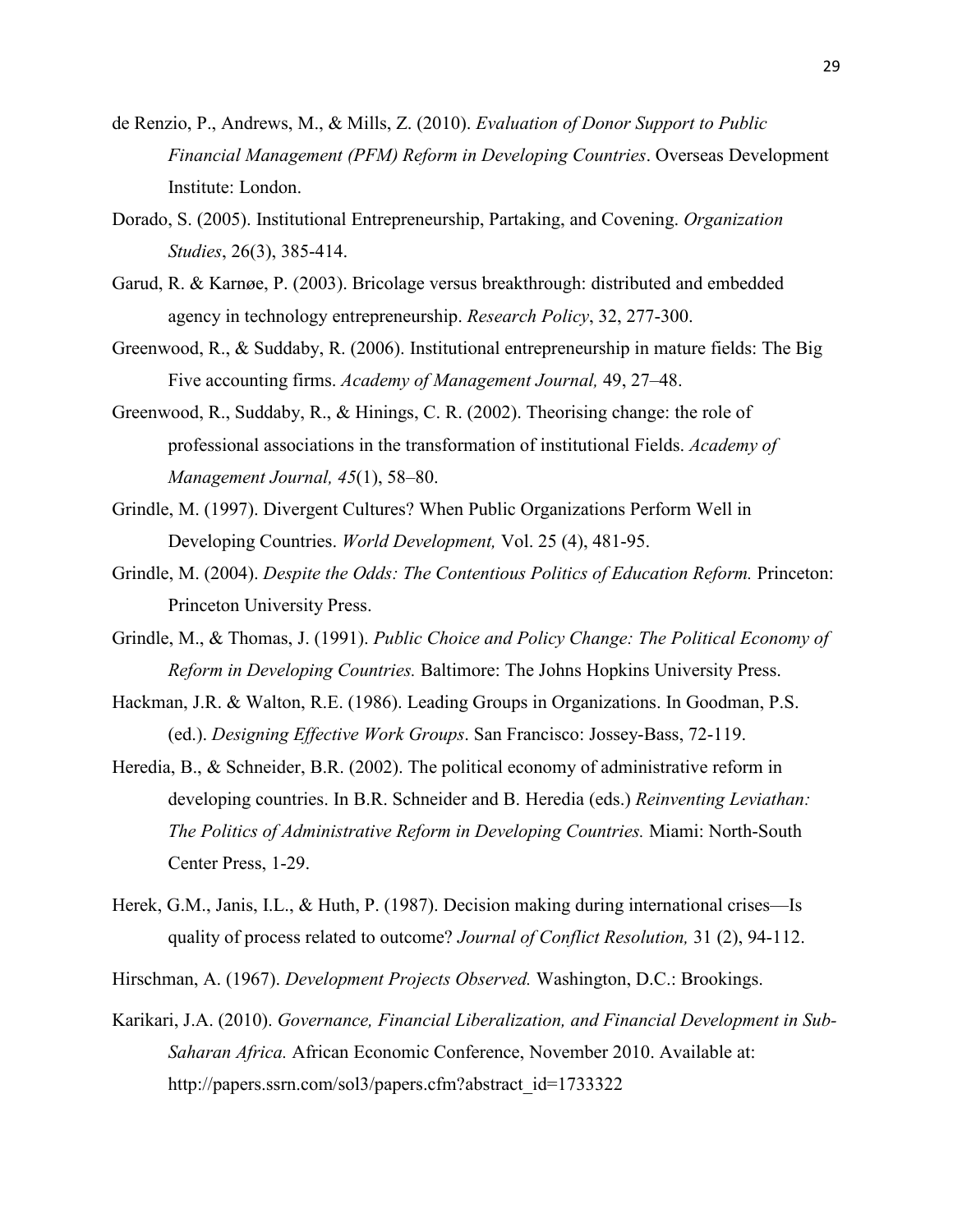- Korten, D.C. (1980). Community organization and rural development: A learning process approach. *Public Administration Review* (September/October).
- Larsson, R. (1993). Case Survey Methodology: Quantitative Analysis of Patterns Across Case Studies. *The Academy of Management Journal.* 36 (6), 1515-1546.
- Larsson, R., & Lubatkin, M. (2001). Achieving Acculturation in Mergers and Acquisitions: An International Case Survey. *Human Relations*, Vol.54 (12): 1573-1607.
- Leonard, D. (1991). *African Successes: Four Public Managers of Kenyan Rural Development*. Berkeley: University of California Press.
- Leonard, D. (2010). 'Pockets' of effective agencies in weak governance states: Where are they likely and why does it matter? *Public Administration and Development,* Vol.30 (2), 91- 101.
- Lindblom, C., (1959). The Science of 'Muddling Through'. *Public Administration Review,* 19, 79-88.
- Lucas, W.A. (1974). *The case survey method: Aggregating case experience.* Santa Monica.
- McCay, B.J. (2002). Emergence of Institutions for the Commons: Contexts, Situations, and Events. In E. Ostrom (Ed.). *The drama of the commons.* Washington, D.C.: National Research Council, 361-399.
- Mintzberg, H., Raisinghani, D., & Theoret, A. (1976). The structure of "unstructured" decision processes, *Administrative Science Quarterly,* 21 (2), 246-275.
- Moloney, K. (2009). Public administration and governance: a sector-level analysis of World Bank aid. *International Review of Administrative Sciences.* 75(4), 609-627.
- Newig, J., & Fritsch, O. (2009) The case survey method and applications in political science. *Paper presented at 2009 APSA meeting.*
- Obtsfeld, M. (2009). International Finance and Growth in Developing Countries: What Have We Learned? *IMF Staff Papers* 56, 63-111
- Ostrom, E. (2008). Design Principles of Robust Property-Rights Institutions: What have We Learned? In K.G. Ingram, and Y-H. Hong (Eds.). *Property Rights and Land Policies*. Cambridge, MA.: Lincoln Institute of Land Policy, 25-51.
- Owusu, F. (2006). On Public Organizations in Ghana: What Differentiates Good Performers from Poor Performers? *African Development Review* Vol. 18, 471-485.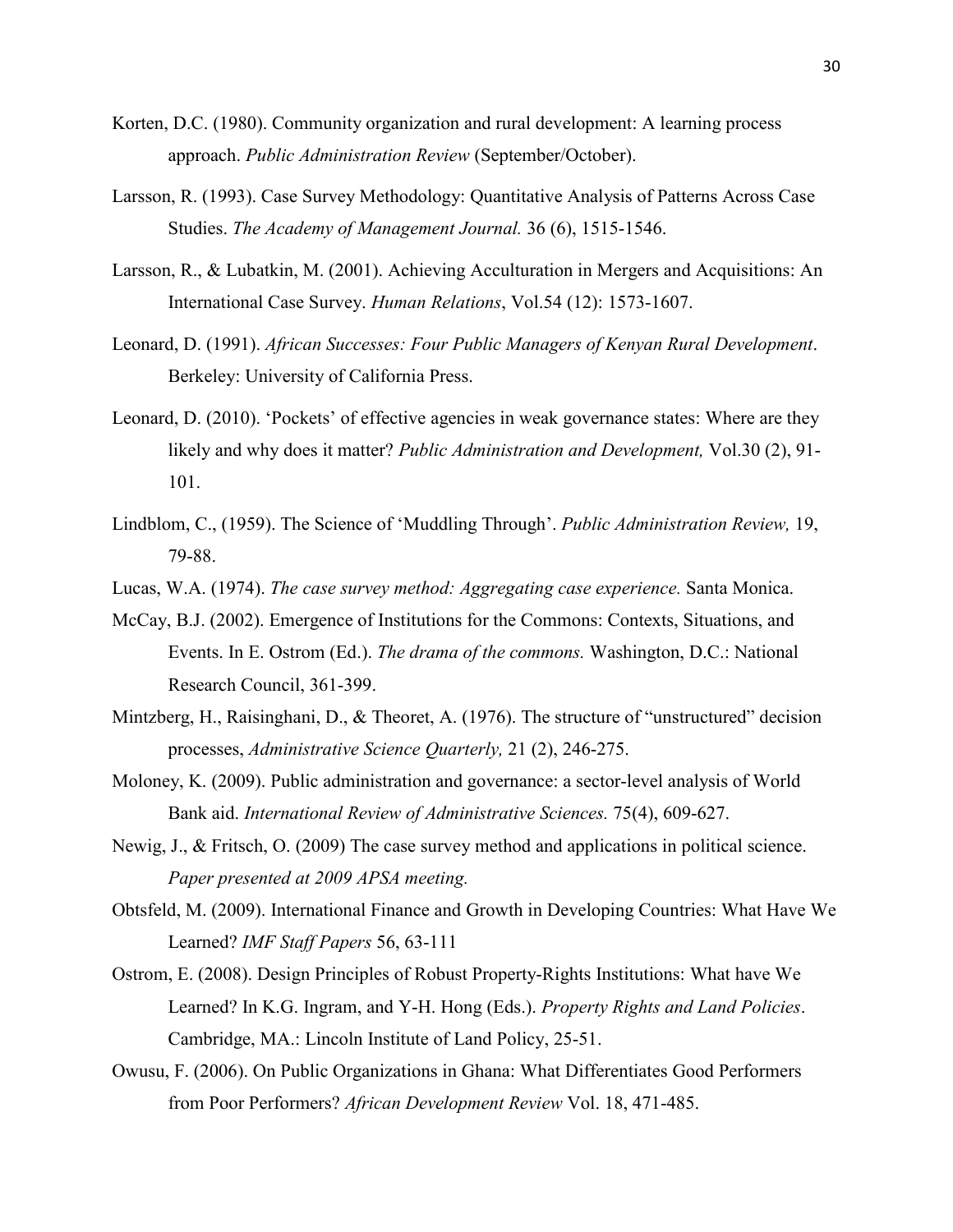- Pascale, R., Sternin, J., & Sternin, M. (2010). *The Power of Positive Deviance: How Unlikely Innovators Solve the World's Toughest Problems.* Cambridge: Harvard Business Review Press.
- Pritchett, L., Woolcock, M., & Andrews, M. 2013. Looking Like a State: Techniques of Persistent Failure in State Capability for Implementation. *The Journal of Development Studies* Vol. 49 (1), 1-18.
- Roberts, J. & Andrews, M. (2005). Something Funny Happened on the Way to Reform Success…The Case of Budget Reform Implementation in Ghana. *International Journal of Public Administration,* 28 (3-4), 291-311.
- Rodrik, D. (2003). *In Search of Prosperity: Analytic Narratives on Economic Growth.* Princeton: Princeton University Press.
- Rondinelli, D.A. (1993). *Development Projects as Policy Experiments: An Adaptive Approach to Development Administration.* 2nd Edition. London: Methuen.
- Rose, R. (2003). What's Wrong with Best Practice Policies--And Why Relevant Practices Are Better. *On Target? Government by Measurement***.** London: House of Commons Public Administration Select Committee HC 62-II, 2003, 307-317.
- Schneider, B.R. (1991). *Politics Within the State: Elite Bureaucrats and Industrial Policy in Authoritarian Brazil.* Pittsburgh: University of Pittsburgh Press.
- Seo, M.G., & Creed, W.E.D. (2002). Institutional Contradictions, Praxis and Institutional Change: A Dialectical Perspective. *Academy of Management* Review, 27(2), 222-247.
- Tendler, J. (1997). *Good Government in the Tropics.* Baltimore: Johns Hopkins University Press.
- Uphoff, N. (1985). Fitting Projects to People. In *Putting People First: Sociological Variables in Rural Development*. Cernea, M. (Ed.) New York: Oxford University Press.
- Uphoff, N., Esman, M.J., & Krishna, A. (1998). *Reasons for success: learning from instructive experiences in rural development.* West Hartford, Conn.: Kumarian Press.
- VanLandingham,G., Wellman,M. & Andrews, M. (2005). Useful, But Not a Panacea— Performance-Based Program Budgeting in Florida. *International Journal of Public Administration*, *,* 28 (3-4), 233-253.
- Vis, B. and van Kersbergen, K. (2007). Why and how do Political Actors Pursue Risky Reforms? *Journal of Theoretical Politics* Vol. 19. No.2: 153-172.